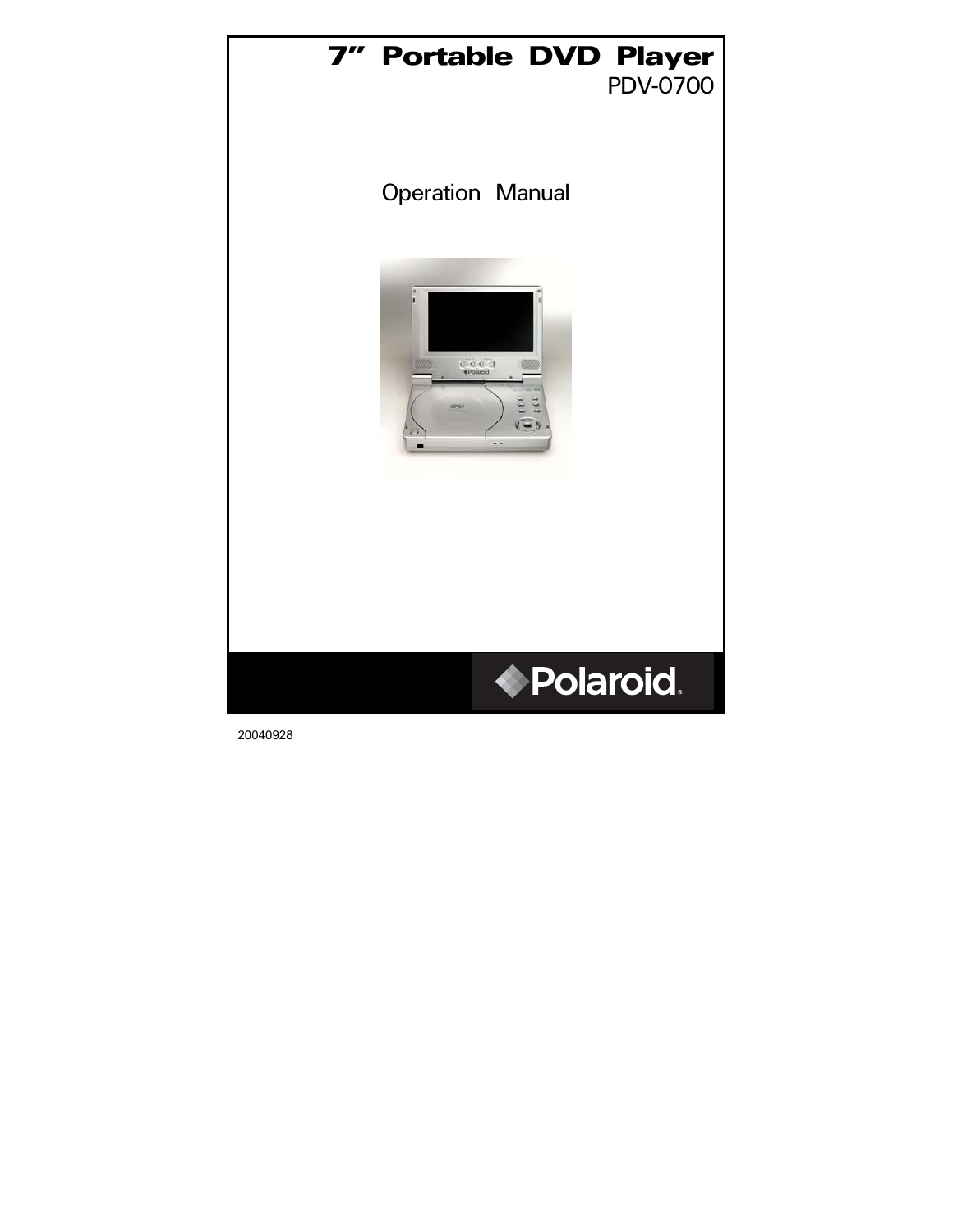## **Contents**

| Safety Precautions  3                        |  |  |  |
|----------------------------------------------|--|--|--|
| Precautions with Moisture  5                 |  |  |  |
|                                              |  |  |  |
|                                              |  |  |  |
|                                              |  |  |  |
|                                              |  |  |  |
| Playback Preparations  11                    |  |  |  |
| Usage of Remote Control  11                  |  |  |  |
| Disc Formats Supported  12<br>$\blacksquare$ |  |  |  |
| Usage of Switch Adapter  13<br>٠             |  |  |  |
| Power Supply  14                             |  |  |  |
| Using and Changing the                       |  |  |  |
| Battery Pack  14                             |  |  |  |
| Recommended Recharging                       |  |  |  |
| and Charging Times 14                        |  |  |  |
| Detaching Battery Pack 15                    |  |  |  |
| Using a Car Adapter 15                       |  |  |  |
| Using Headphones 15                          |  |  |  |
| Basic Operations  16                         |  |  |  |
| Start Playback 16<br>۳                       |  |  |  |
| ■                                            |  |  |  |
| ■                                            |  |  |  |
| ▬                                            |  |  |  |
|                                              |  |  |  |

|                                | Title Menu  17             |  |  |
|--------------------------------|----------------------------|--|--|
|                                | Previous and Next 17       |  |  |
|                                | System Setup  18           |  |  |
|                                | General Setup 18           |  |  |
| ■                              | Speaker Setup  19          |  |  |
|                                | Dolby Digital Setup  19    |  |  |
| ■                              | Video Setup  19            |  |  |
| ■                              | Preference Page 20         |  |  |
|                                |                            |  |  |
|                                | Playback Functions  21     |  |  |
|                                | Fast Forward and Rewind 21 |  |  |
|                                | Slow Forward and Rewind 21 |  |  |
| ■                              | Repeat  21                 |  |  |
| ■                              | Subtitle  21               |  |  |
| ■                              |                            |  |  |
| ■                              | Search by Time 22          |  |  |
| ■                              | Resume Playback 22         |  |  |
| ■                              | Playing an MP3 Disc 22     |  |  |
|                                | Playing a JPEG Disc 23     |  |  |
|                                |                            |  |  |
| About Rechargeable Battery  25 |                            |  |  |
| Troubleshooting 26             |                            |  |  |
| Specifications  27             |                            |  |  |

- 2 -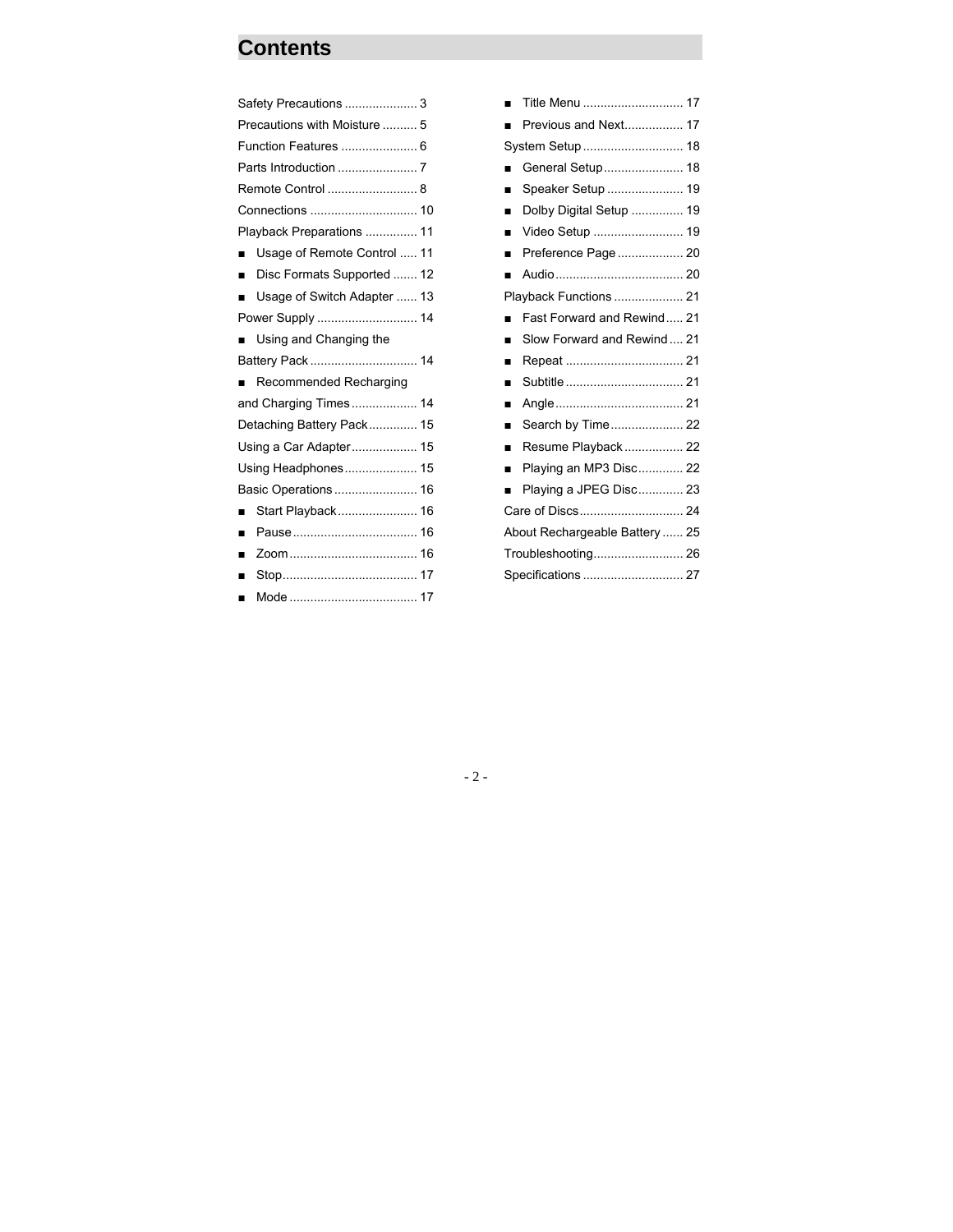## **Important Safety Instructions**



**CAUTION:** TO REDUCE THE RISK OF ELECTRIC SHOCK, DO NOT REMOVE COVER (OR BACK). NO USER SERVICEABLE PARTS INSIDE. REFER SERVICING TO QUALIFIED SERVICE PERSONNEL.



The lightning flash with arrowhead symbol, within an equilateral triangle, is intended to alert the user to the presence of uninsulated "dangerous voltage" within the product's enclosure that may be sufficient to constitute a risk of electric shock to persons.



The exclamation point within an equilateral triangle is intended to alert the user to the presence of important operating and maintenance (servicing) instructions in the literature accompanying the appliance.

**WARNING:** TO REDUCE THE RISK OF FIRE OR ELECTRIC SHOCK, DO NOT EXPOSE THIS APPLIANCE TO RAIN OR MOISTURE.

#### **POWER SUPPLY**:

Connect the supplied adapter to the side of the player jack marked with "DC12V In" on the side of the player, then plug the two-prong end of the power cord to an AC100-240V outlet. If you have difficulty inserting the plug, turn it over and reinsert it. If the unit will not be used for a long time, disconnect the plug from the outlet.

NOTE:

Before plugging the power cord into an AC outlet, make sure that all the connections have been made.

CAUTION: These servicing instructions are for use by qualified service personnel only. To reduce the risk of electric shock, do not perform any servicing other than that contained in the operating instructions unless you are qualified to do so. Refer to service manual for servicing instructions.

- 3 -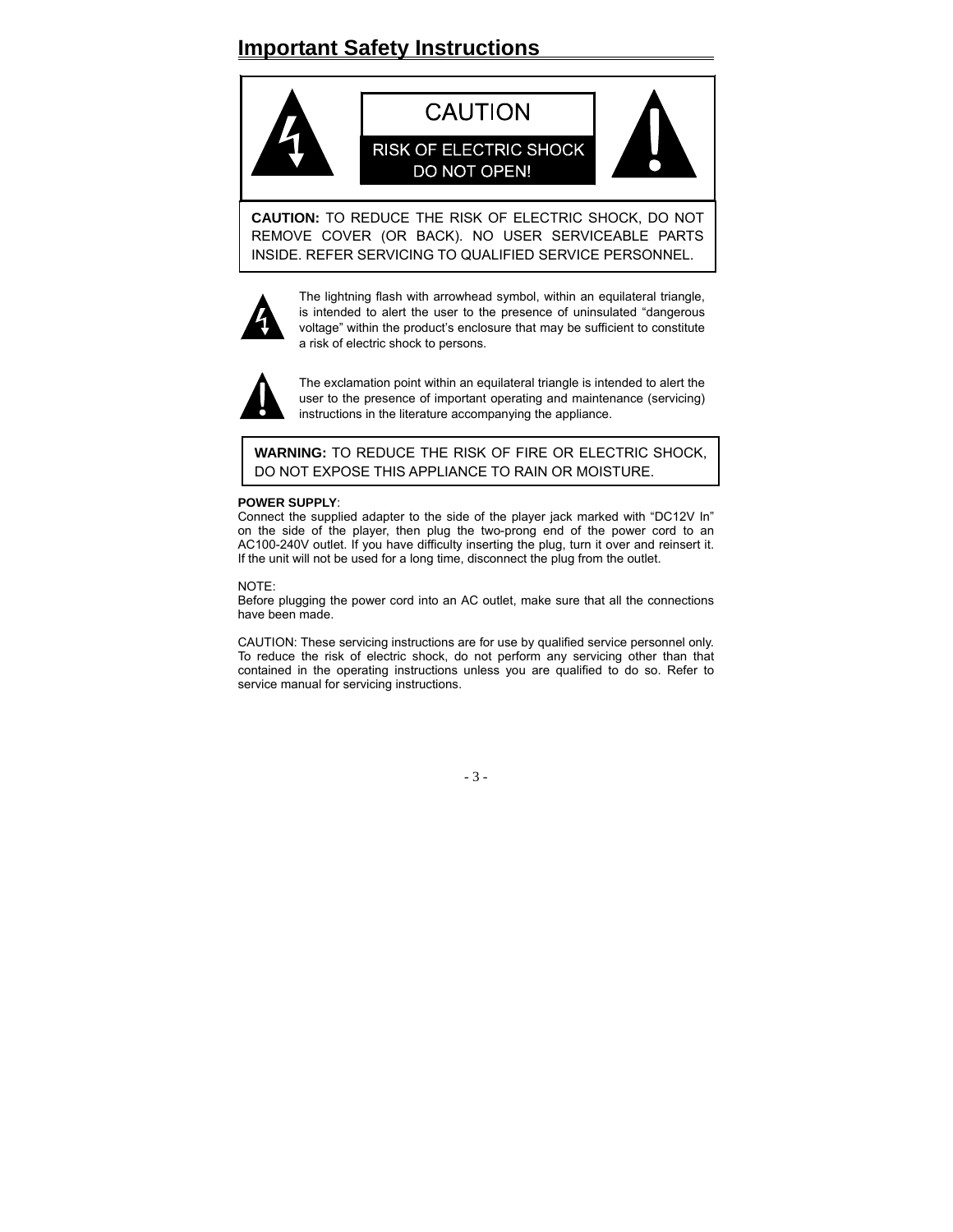## **Important Safety Instructions**

- 1. Read these instructions.
- 2. Keep these instructions.
- 3. Heed all warnings.
- **1.** CLASS 1 LASER PRODUCT **2. DANGER:** Visible laser radiation when open and interlock failed or defeated.

IMPORTANT FOR LASER PRODUCTS

- 
- 4. Follow all instructions.
- 5. Do not use near water.
- 6. Clean only with dry cloth.
- Avoid direct exposure to beam.
- **3. CAUTION:** Do not open the top cover. There are no user service-able parts inside the unit. Leave all servicing to qualified service personnel. This unit complies with FDA regulation for radiation control of laser products.
- 7. Do not block any ventilation
	- openings. Maintain well ventilated conditions around the product. Do not put product on bed, sofa or anything that blocks ventilation. Install in accordance with the manufacturer's instructions.
- 8. Do not install near any heat sources such as radiators, heat registers, stoves, or other apparatus (including amplifiers) that produce heat.
- 9. Do not defeat the safety purpose of the polarized. A polarized plug has two blades with one wider than the other. If the provided plug does not fit into your outlet, consult an electrician for replacement of the obsolete outlet.
- 10. Protect the power cord from being walked on or pinched particularly at plugs, convenience receptacles, and the point where they exit from the apparatus.
- 11. Only use attachments/accessories specified by the manufacturer.
- 12. Use only with the cart, stand, tripod, bracket, or table specified by the manufacturer, or sold with the apparatus. When a cart is used, use caution when moving the cart/apparatus combination to avoid injury from tip-over.
- 13. Unplug this apparatus during lightning storms or when unused for long periods of time.
- 14. Refer all servicing to qualified service personnel. Servicing is required when the apparatus has been damaged in any way, such as power-supply cord or plug is damaged, liquid has been spilled or objects have fallen into the apparatus, the apparatus has been exposed to rain or moisture, does not operate normally, or has been dropped.
- 15. Apparatus shall not be exposed to dripping or splashing and no objects filled with liquids, such as vases, shall be placed on the apparatus.

#### **Copyright Protection**

Unauthorized copying, broadcasting, public performance, and lending of disks are prohibited. This product incorporates copyright protection technology that is protected by method claims of certain U.S. patents and other intellectual property rights owned by Macrovision Corporation and other rights owners. Use of this copyright protection technology must be authorized by Macrovision Corporation, and is intended for home and other limited viewing uses only unless otherwise authorized by Macrovision Corporation. Reverse engineering or disassembly is prohibited.

- 4 -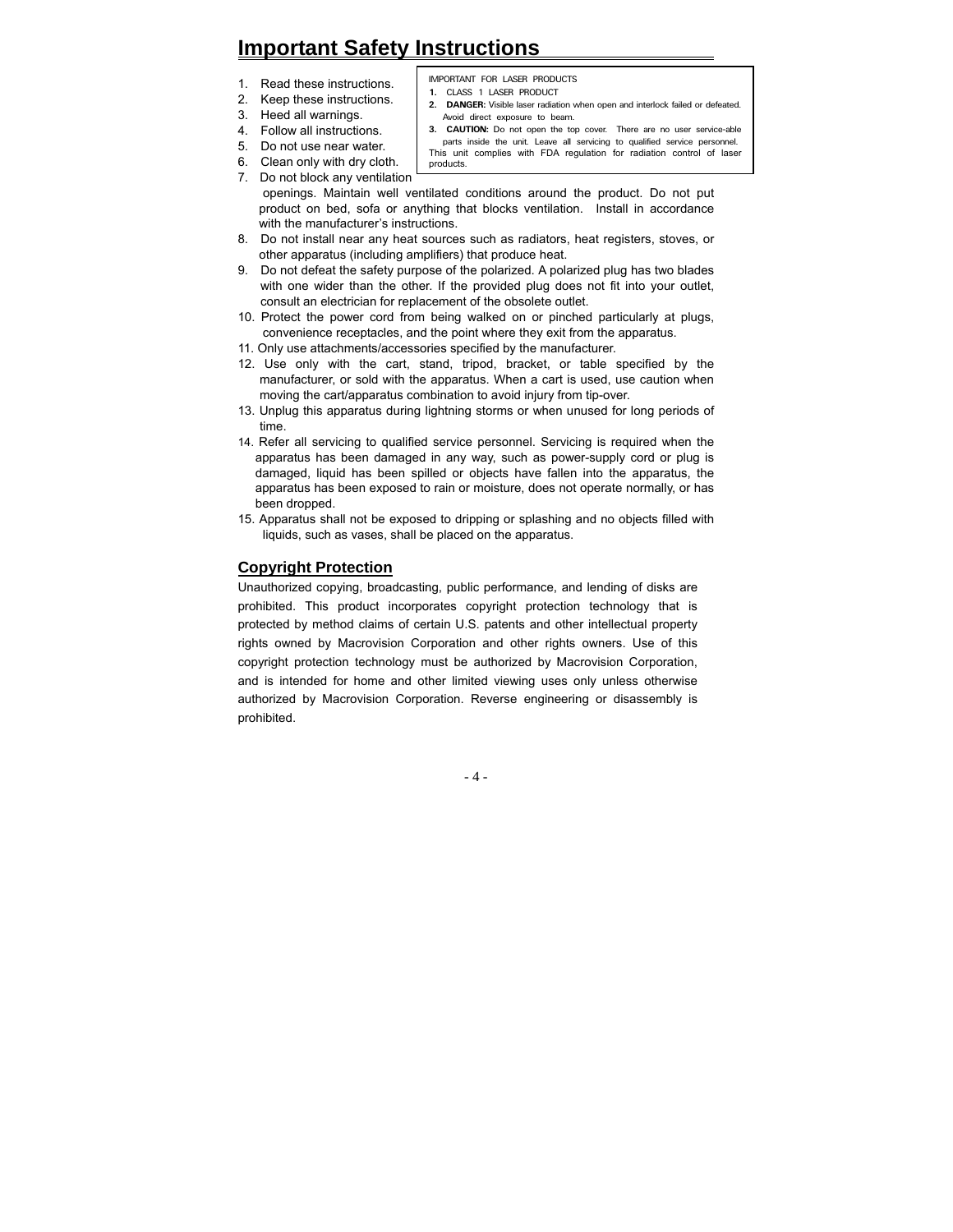### **Precautions with Moisture**

**I** Under the following circumstances, moisture may appear on the lens of the product,

which is the most sensitive part of the DVD player:



- The DVD player is suddenly moved from a cold place to a warm place.

- A room is heated while the DVD player starts operating, or the DVD is placed by an air-conditioner.

- In the hot summer season, the DVD player is moved from an air-conditioned room
	- to a hot, damp place to be used.
- The DVD player is being operated in a damp place.



 If moisture appears on the player, discontinue use. If the player is operated under said conditions, or the disc is loaded, certain interior components could be damaged. Take disc out, plug power in, switch power button on the DVD player for two to three hours to dry.



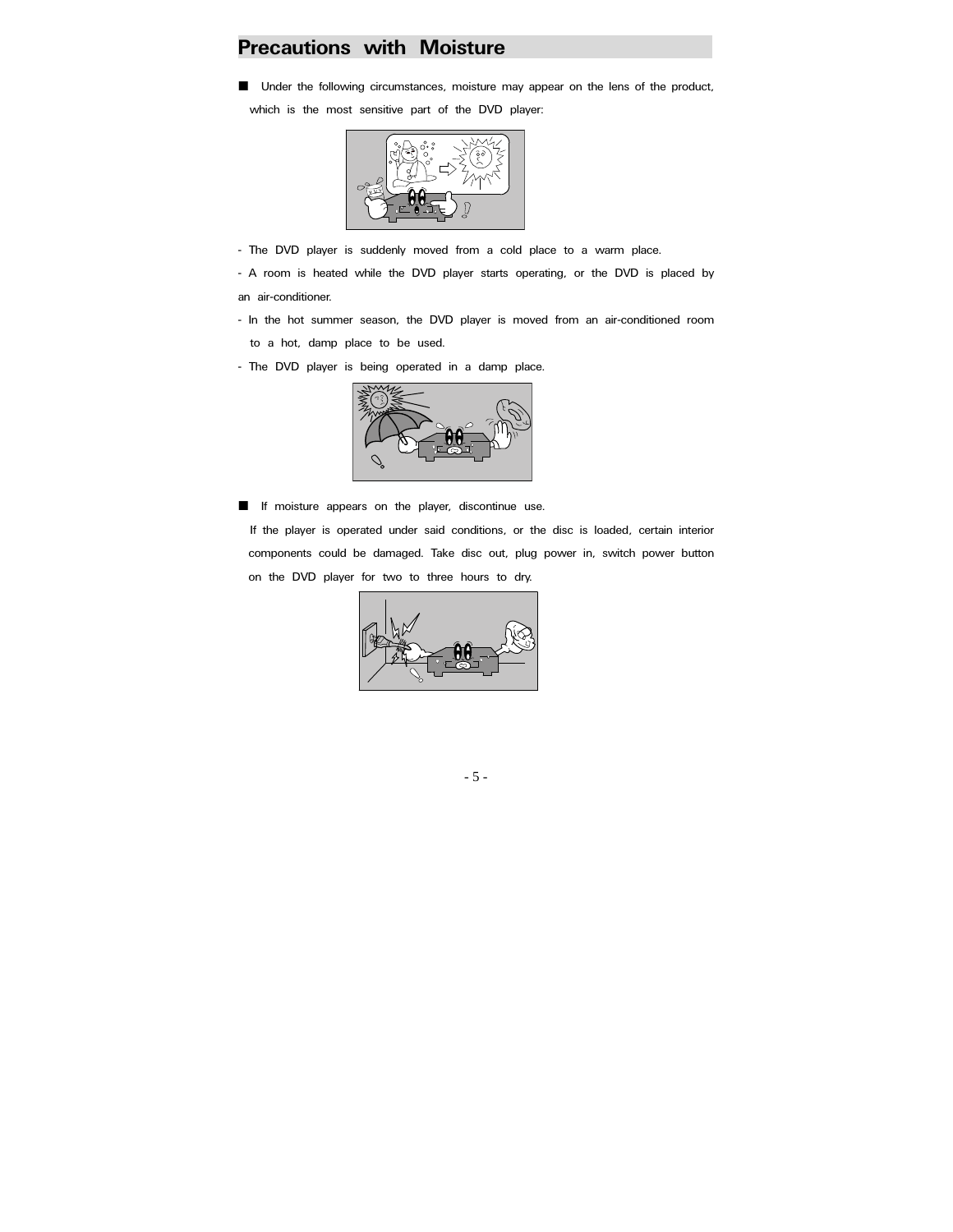### **Function Features**

slow play and step playback, repeat playback and programming playback.

Search for a certain time on a disc.

**6. SEARCH BY TIME** 

| 7. LAST MEMORY PLAYBACK                     |
|---------------------------------------------|
| Memorizes and continues playing from        |
| place stopped.                              |
| 8. ON-SCREEN DISPLAY                        |
| On-screen displays in your choice of        |
| English/Spanish/French.                     |
| 9. AUDIO OUT                                |
| Audio output terminal for connection to     |
| audio amplifiers.                           |
| <b>10. EARPHONE OUTPUT</b>                  |
| Convenient for listening to movies or music |
| in private.                                 |
| 11. SWITCHING POWER ADAPTER                 |
|                                             |

Automatically adapts to voltage requirements in the U.S. and other countries.

DVD players and discs are coded by region. These regional codes must match the discs they play. If the codes don't match, the disc won't play. This player's code is region 1.

This product incorporates copyright protection technology that is protected by method claims of certain U.S. patents and other intellectual property rights owned by Macrovision Corporation and other rights owners. Use of this copyright protection technology must be authorized by Macrovision Corporation, and is intended for home and other limited viewing uses only unless otherwise authorized by Macrovision Corporation. Reverse engineering or disassembly is prohibited.

- 6 -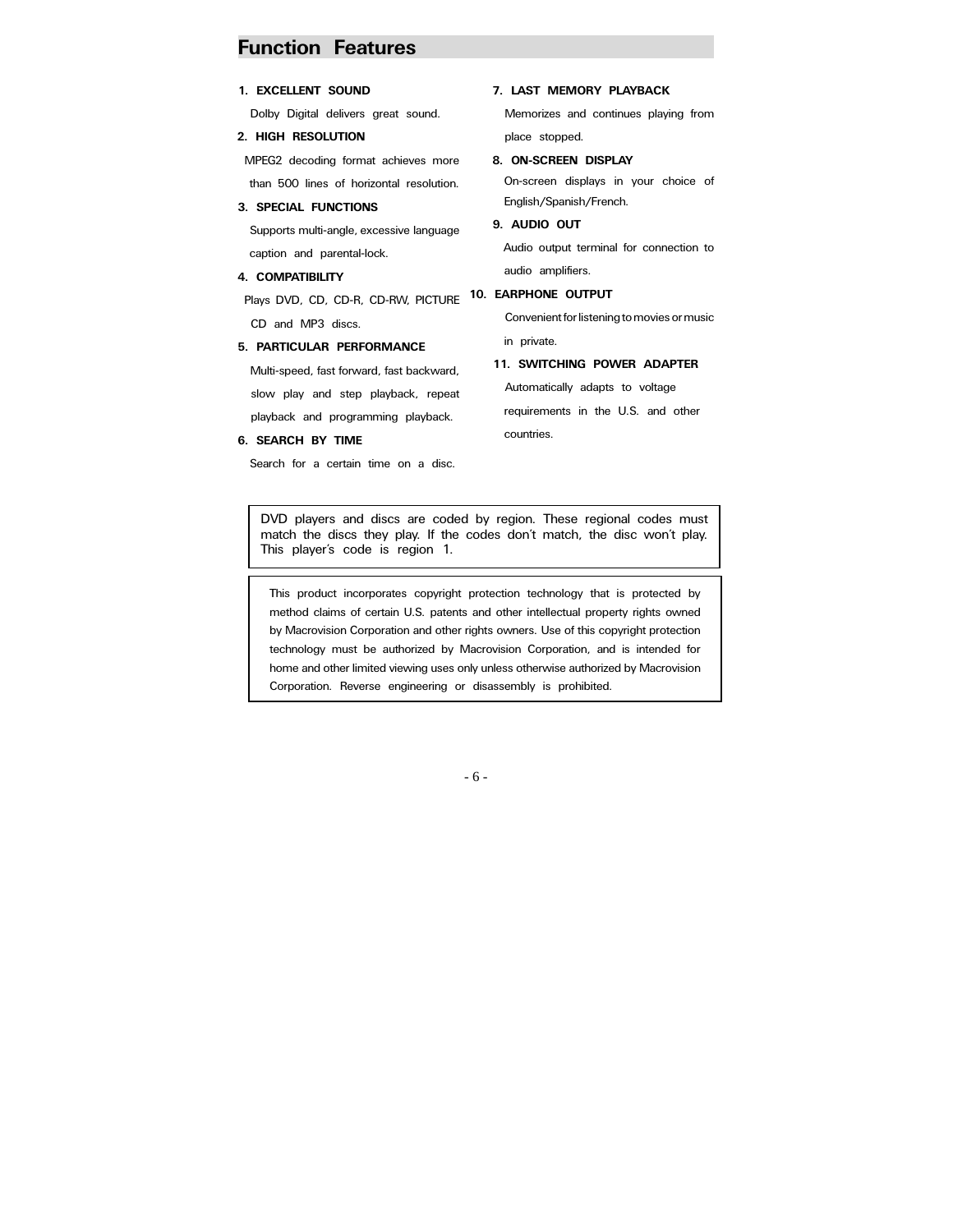### **Parts Introduction**

**DVD Player** 



- **1. OPEN button**
- **2. Remote sensor**
- **3. Disc cover**
- **4. Indicator: Lights red when the power switch is on.**
- **5. Indicator: Lights green when the player is in operation.**
- **6. ENTER button**
- **7. Direction buttons**
- **8. TITLE button**
- **9. STOP button**
- **10. MODE button**
- **11. MENU button**
- **12. NEXT SKIP button**
- **13. PREV SKIP button**
- **14. Speaker**
- **15. Bright up/down**
- **16. Color up/down**
- **17. TFT Liquid Crystal Display**
- **18. Earphone/speaker volume knob**
- **19. Earphone jack**
- **20. Audio output/input jack**
- **21. Video output/input jack**
- **22. AV mode switch: AV 'IN' or AV 'OUT'**
- **23. Direct current input jack**
- **24. Power switch**

- 7 -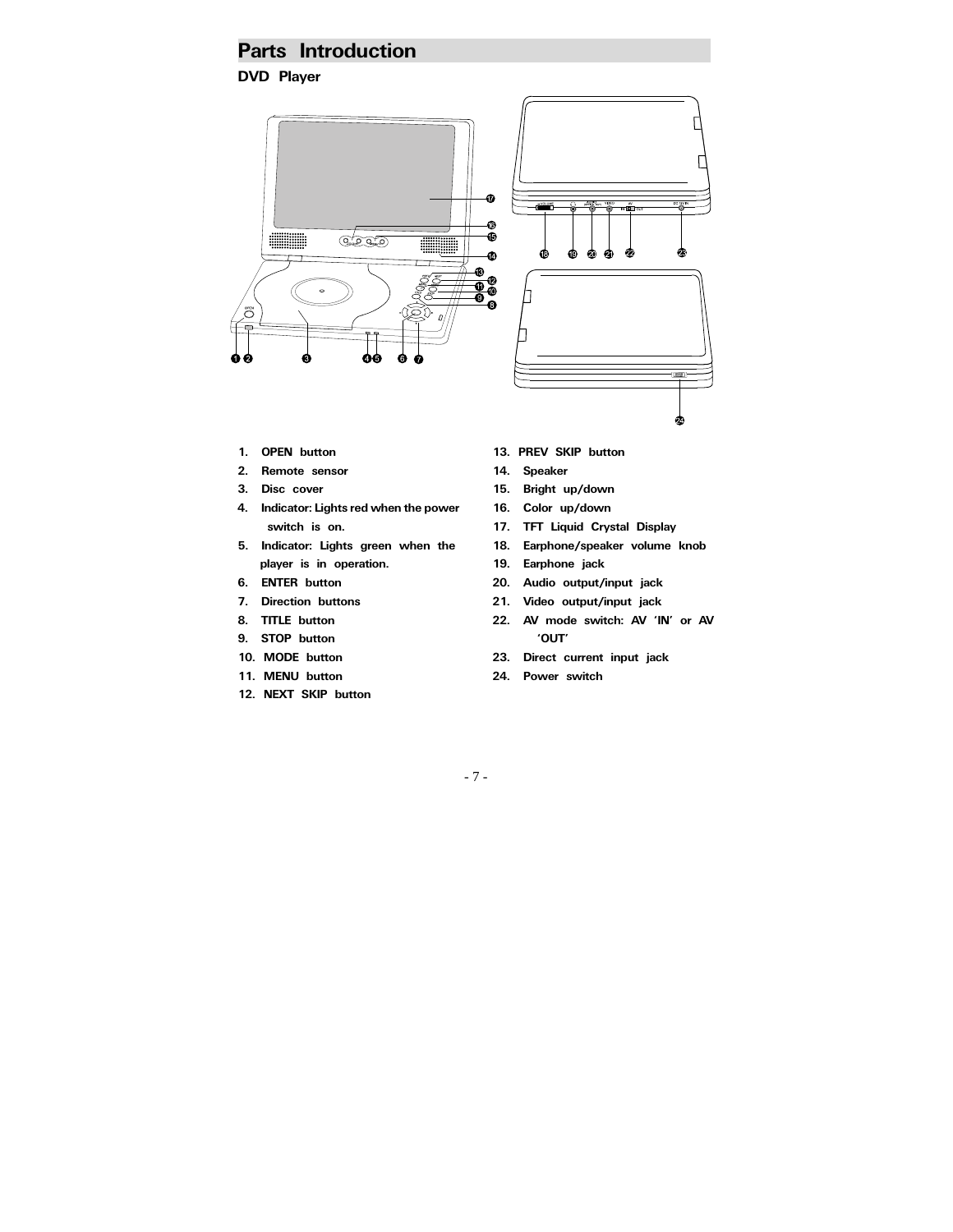### **Remote Control**



#### **1. PWR button**

-Press to turn the player on or off. **2. INFO button**

-Press for detailed information on the disc playing. -Press again to remove information from

screen.

**3. TITLE button**

-Press to display title menu if present on the disc.

-Press to select random play when playing a CD.

#### **4. Direction buttons**

-Press to select menu items.

**5. ENTER button**  -Press to confirm the items or setting. **6. SETUP button**

-Press to access the DVD player's setup menu.

**7. 0-9 number buttons**  -Select numbers by pressing these buttons.

#### **8. PREV SKIP button**  -Press to go to beginning of current track. Press again quickly to go to beginning of previous track.

- 8 -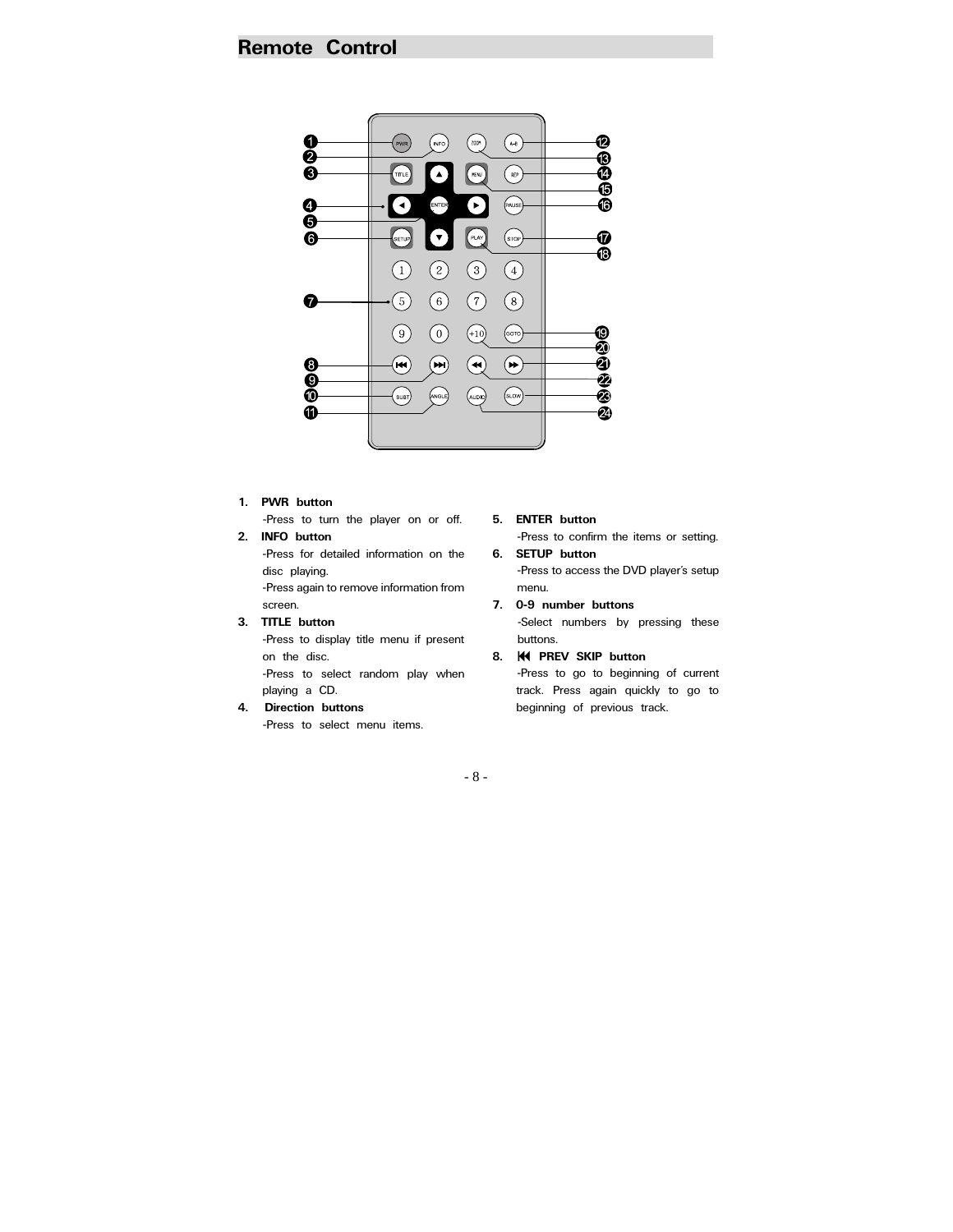### **Remote Control**

**9. NEXT SKIP button** 

-Press to go to next chapter.

- **10. SUBT button**  -When a DVD is playing, press to select a subtitle language or to turn subtitles off.
- **11. ANGLE button**

-Press to access various camera angles (if the DVD disc contains multiple camera angles).

**12. A-B button** 

-Press to mark a segment to repeat between A and B.

**13. ZOOM button**  -Press to cycle through zoom function. **14. REP button** 

-Press to repeat a chapter, track, title, or all content.

**15. MENU button** 

-Press to select the disc menu.

**16. PAUSE button**

-Press to pause playback. -Press PLAY button to resume normal playback.

#### **17. STOP button**

-Press once to stop playback and then press PLAY button to resume normal playback.

-Press the button twice to stop playback completely.

- **18. PLAY button**  -Press to begin playback.
- **19. GOTO button** -Press to select the desired disc starting time, track or title.
- **20. +10 button**  -Select numbers greater than 9 by pressing the (+10) button first, then press additional number buttons.
- **21. FWD SCAN button**  -Press to search forward.
- **22. REV SCAN button**  -Press to search backward.
- **23. SLOW button**

-Press to activate slow forward or slow rewind.

**24. AUDIO button** 

-Press to access various audio languages (if the DVD disc contains multiple audio languages).

- 9 -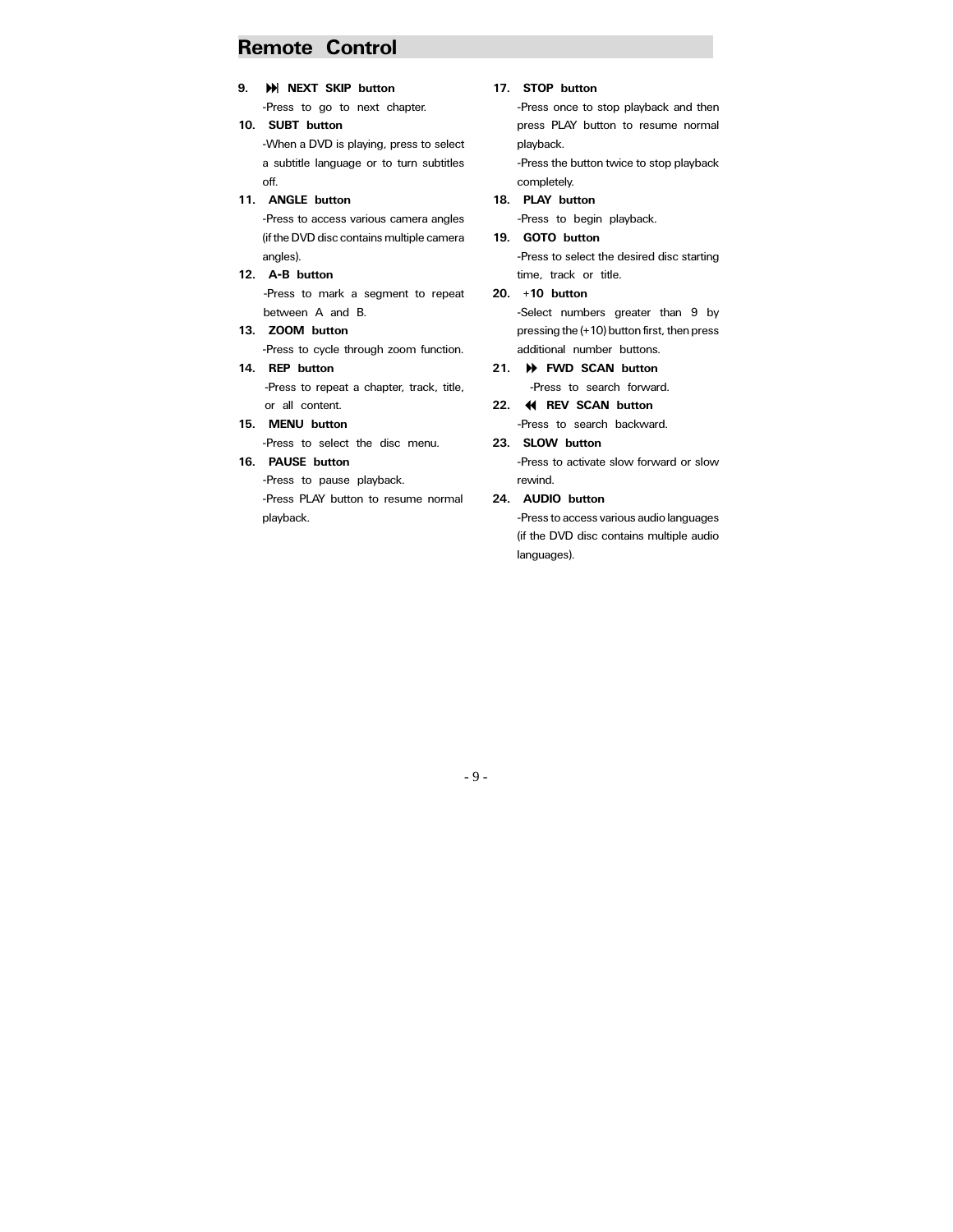### **Connections**

#### **Connecting to a TV**

**Audio/video connections** 

- 1. Always ensure that the DVD player, TV and any other electrical equipment you are connecting the DVD player to is switched off and unplugged from the power supply.
- 2. The easiest way to connect the DVD player to a television is via the supplied Audio/Video connections. Connect the audio/video cable from the DVD player to the TV's audio/video inputs:



### **Connecting to an Amplifier with Dolby Digital Decoder**

The DVD player can be connected to an AV amplifier or Dolby digital decoder via the Digital Optical output. Please refer to your Audio equipment's manual before connecting:



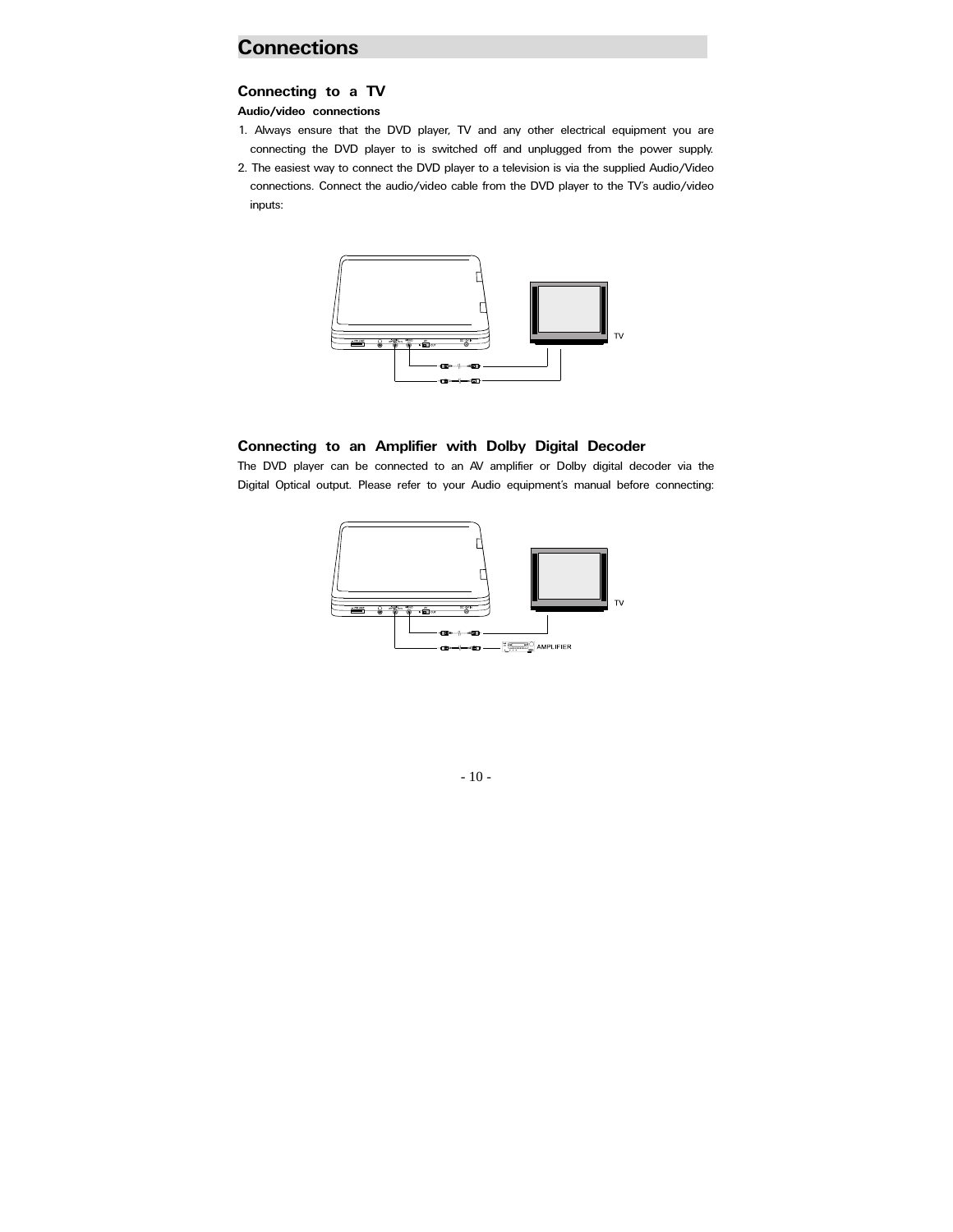## **Playback Preparations**

### **Using the Remote Control**



- 1. Referring to the drawing above, remove the empty battery receptacle.
- 2. Prior to shipping, a separating film was applied to the battery. Remove this film.
- 3. Press the battery into the receptacle and insert the receptacle into the remote.
- 4. For best results, aim the remote directly at the player's receiving window from a range no greater than 15 feet, and at angles no greater than 60 degrees.
- 5. Under normal use the battery will last for one year.
- 6. Remove battery during storage

- 11 -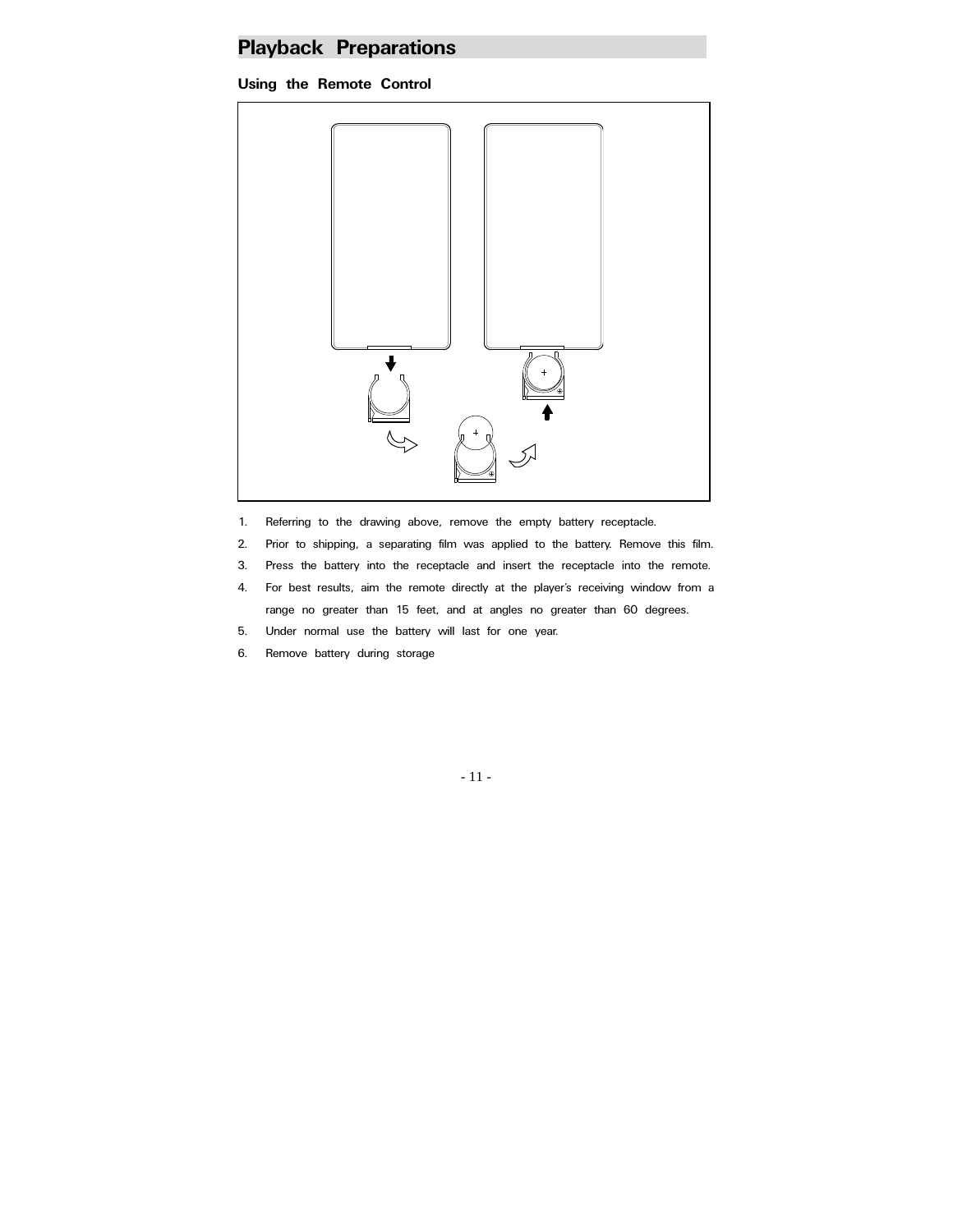# **Playback Preparations**<br>Disc Formats Supported by this Player

The unit can play discs bearing any of the following logos:

| no and can play also beamly any or the lollowing logos. |                                        |                 |                                         |
|---------------------------------------------------------|----------------------------------------|-----------------|-----------------------------------------|
|                                                         | DISC LOGO                              | <b>DIAMETER</b> | PLAYBACK TIME/<br><b>PLAYABLE SIDES</b> |
| <b>DVD</b>                                              | DYD<br>$V$   D E O                     | 12cm            | 133 min (SS-SL)                         |
|                                                         |                                        |                 | $(SS-DL)$<br>242 min                    |
|                                                         |                                        |                 | 266 min (DS-SL)                         |
|                                                         |                                        |                 | 484 min (DS-DL)                         |
|                                                         |                                        | 8cm             | 41 min (SS-SL)                          |
|                                                         |                                        |                 | 75 min (SS-DL)                          |
|                                                         |                                        |                 | 82 min (DS-SL)                          |
|                                                         |                                        |                 | 150 min (DS-DL)                         |
| <b>CD</b>                                               | <b>COMPACT</b><br><b>DIGITAL AUDIO</b> | 12cm            | 74 min                                  |
|                                                         |                                        | 8cm             | 20 min                                  |
| MP3                                                     |                                        | 12cm            | 600 min                                 |

**The operating method of some DVD discs is specified by the software maker.** Please refer to the instruction manual of the disc.

**The DVD Player will play most recordable (CD-R) or erasable (CD-RW) CDs,** but playback of CD-R or CD-RW discs created on a computer requires proper formatting and finalization of the disc for audio playback. Some computers and/or software programs may not be capable of creating compatible discs.

#### **About Disc Terms**

#### **- Title**

Generally, pictures or music compressed on a DVD are divided into several sections, "title".

### **- Chapter**

The smaller section unit of picture or music in a DVD under the title, usually one title is comprised of one or more chapters and each of them is numbered for easy searching. Some discs may not have a recording chapter.

#### - **Track**

A segment of picture or music on a CD. Each track is numbered for searching.

- 12 -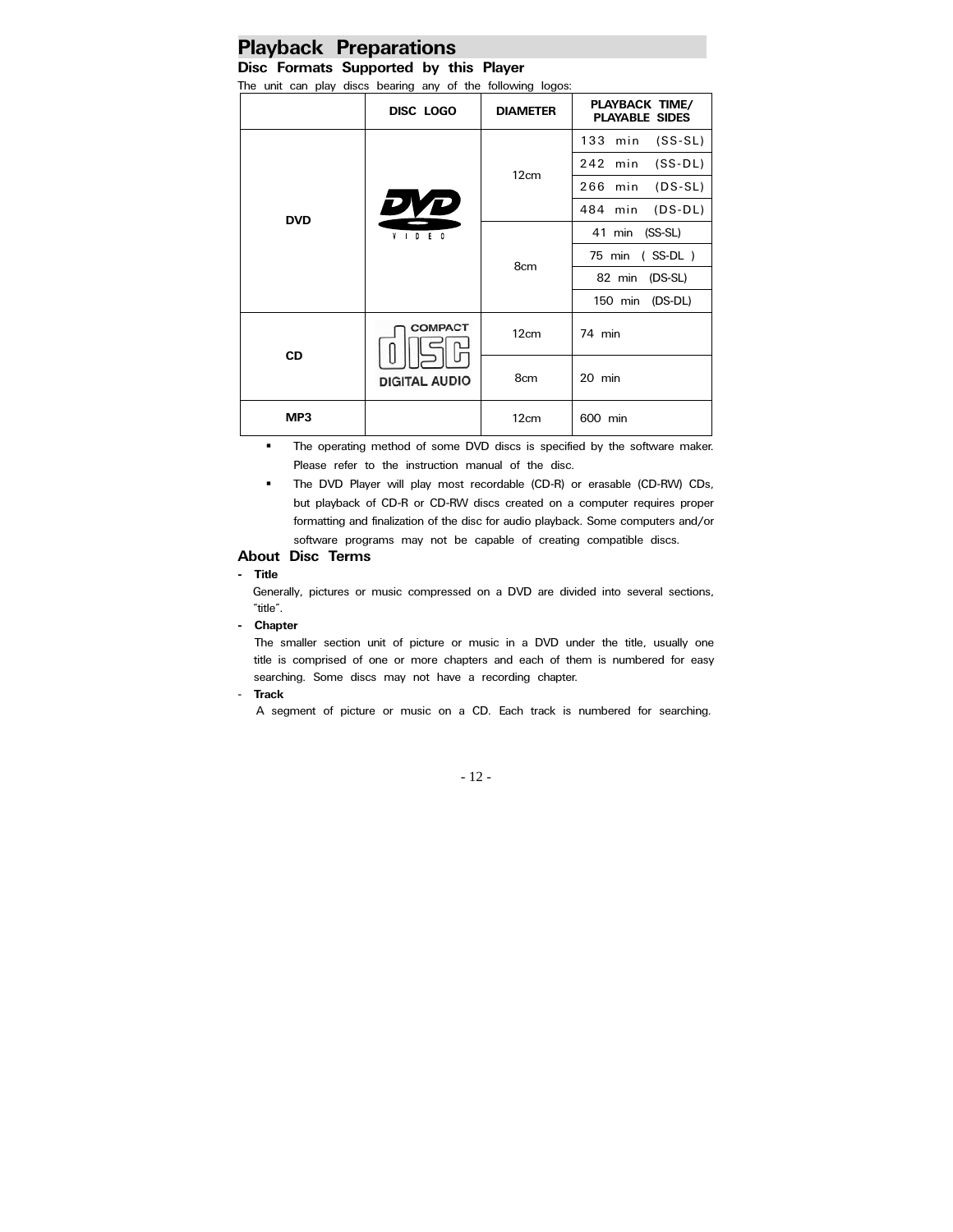### **Playback Preparations**



#### **Usage of Switching Power Adapter**

The player is supplied with a switching power adapter.

- 1. Connect AC adaptor to the side of the DVD player in the slot marked "Power In".
- 2. Connect the rabbit joint end of the AC adaptor to the power cord.
- 3. Plug the two-prong end of the power cord to a grounded electrical socket.

Note: Turn player's power off first and then unplug the power adaptor to prevent malfunction. **Pre-operation** 

- 1. Connect the power adaptor.
- 2. Lift the main cover up to open the player.
- 3. Switch "POWER" to the "ON" position.
- 4. Adjust the volume with the "VOLUME" adjust knob (also adjusts earphone volume). **Loading a disc**
- 1. Press the OPEN button to open the disc cover.
- 2. Put disc into the tray with the printed side up.
- 3. Close the disc cover.

- 13 -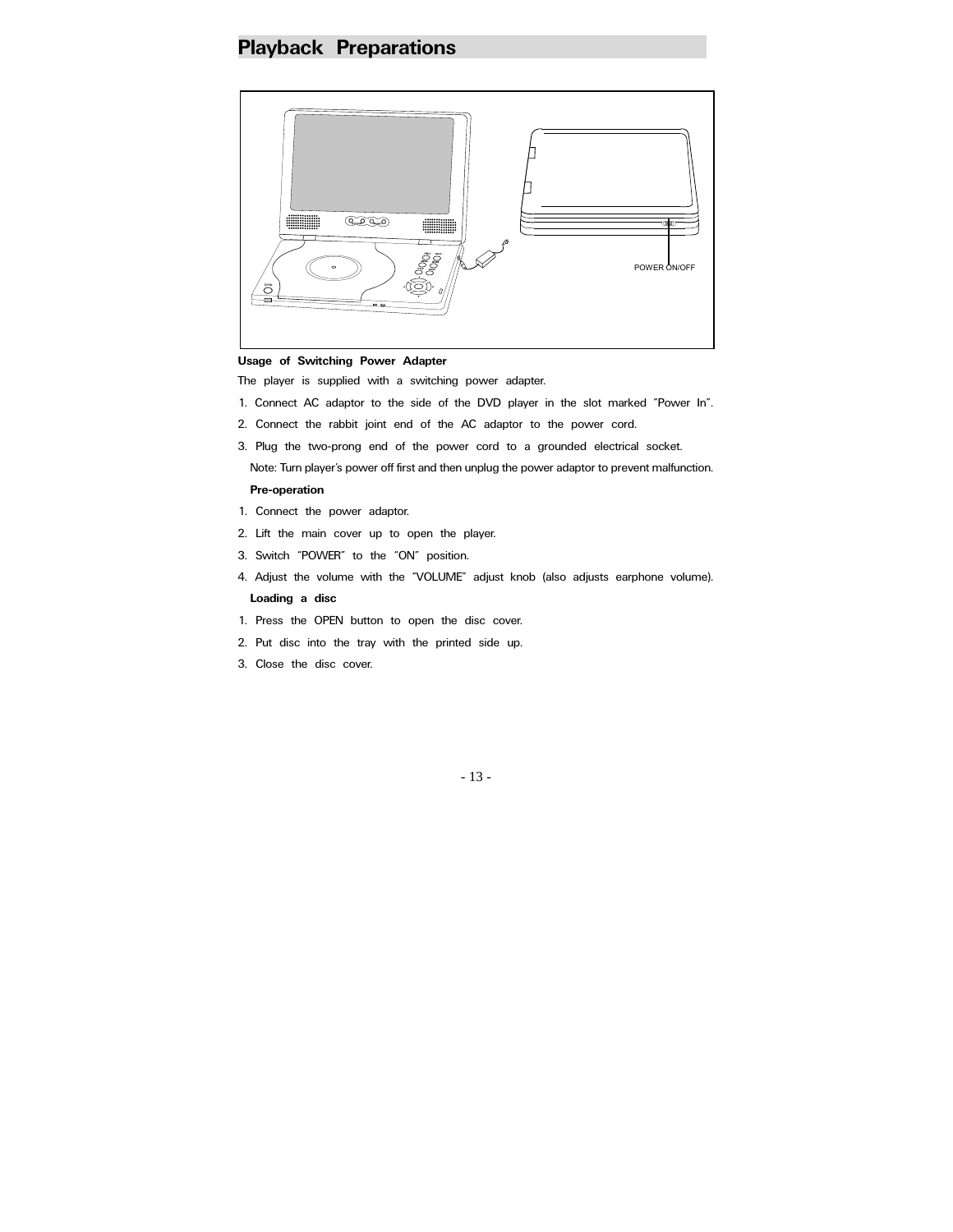### **Power Supply**

#### **Using and Charging the Battery Pack**

Charge the Battery Pack before using it the first time. Charging time is normally 3-4 hours. Do not charge the Battery Pack more than 4 hours as it could reduce service life. Normally, the Battery Pack can be charged approximately 300 times. When fully charged, the Battery Pack delivers 3-4 hours of continuous power.

*Battery Pack should be fully charged before initial use!* 

**1. Attaching the Battery Pack** 

Turn the player upside down on a smooth, clean surface. Direct the battery so that the battery contacts and the five plastic tabs are aligned with the matching contacts and tab recesses on the player.



#### **2. Lock the Battery Pack to the Player**

With one hand on the player to prevent it from moving, push the battery pack on to the player then slide the Battery Pack toward the front of the Player until you hear it click and lock into place.



#### **3. Charging the Battery Pack**

Plug the Power Adapter into the Player's DC-IN 12 V Jack (located on Right Side of Player). Plug the other end of the Power Cord into a household wall Power Outlet.



#### **Recommended Recharging and Charging Times**

Your new battery should be fully charged before it is used for the first time. Charging time is normally between 3-4 hours. A fully charged battery delivers 3-4 hours of use. We recommend that you only charge the battery when the battery is down to its last hour of charge or completely out of power. Unnecessary charging of the Battery Pack will reduce service life. When the Battery Pack is being charged, the battery indicator will turn red. After charging is complete, the red light will turn green.

- 14 -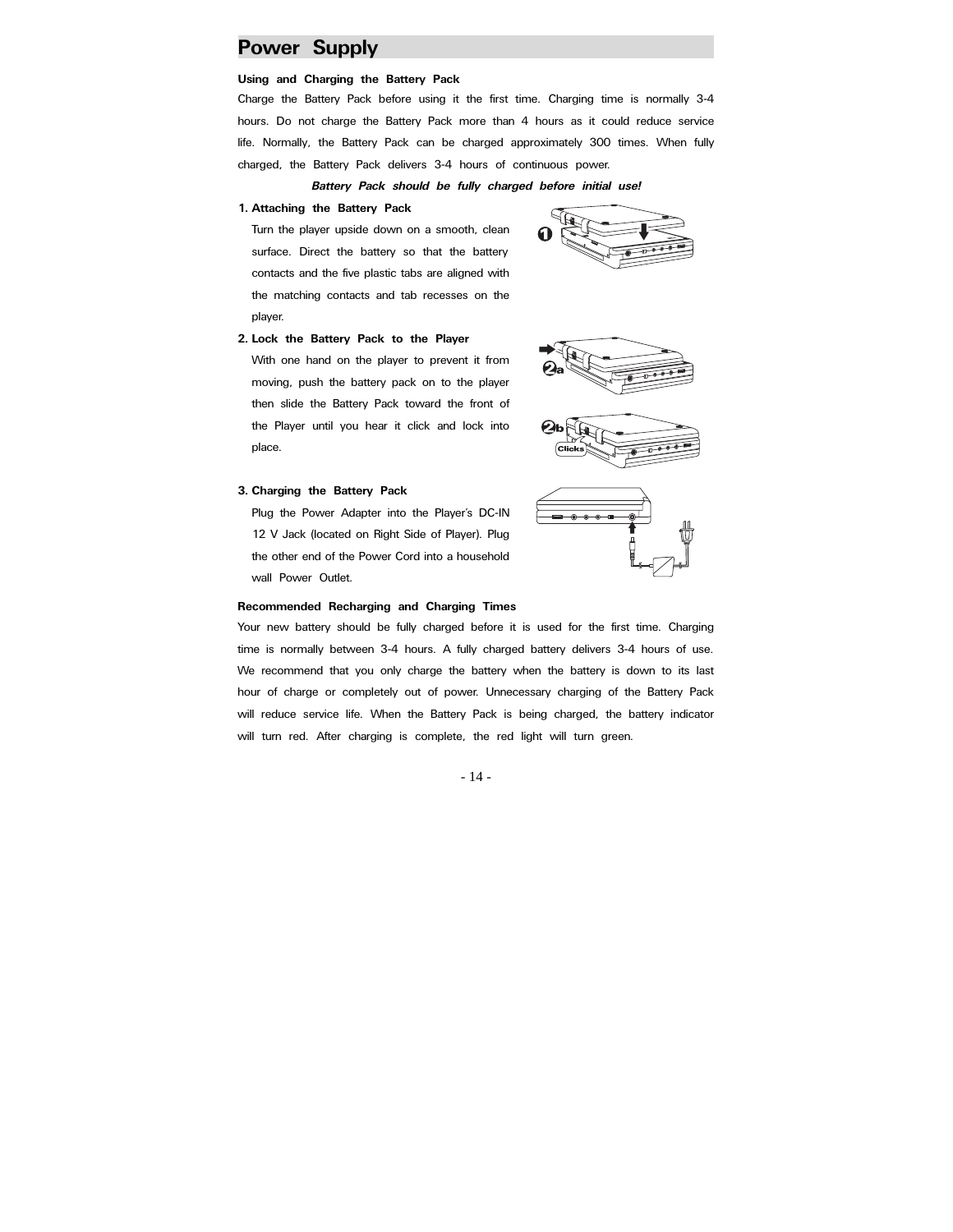# **Detaching Battery Pack Detaching Battery Pack**

If the player is not going to be used for a long period of time, we recommend that you detach the Battery Pack. Even if the unit is powered down, the unit is still consuming some power in STANDBY mode. This will discharge the battery. Make sure the power is turned off before detaching the Battery Pack. After detaching the battery pack, take care when handling the unit.

**1. Slide the tab and hold in position.** 

Press the tab towards the front of the unit. Hold the tab in the up position.

**2. Taking off the Battery Pack** 

Gently slide the Battery Pack toward the back of the Unit. Carefully lift the Battery Pack from your player.

### **Using a Car Adapter**

#### **You can use Car Adapter while in a vehicle:**

Connecting the Car Adapter Power Plug into the unit's Power Jack and the other end to the Vehicle Cigarette Lighter Socket:



Quick Tips

- Do not operate the unit or view video software while driving a vehicle.
- Place the unit in a secure position for viewing.
- Do not leave battery attached when using car adaptor as power source.
- Do not play a DVD while using the car adaptor to charge the battery.

### **Using Headphones**

**Using Headphones while you are in a quiet area:** Connecting Headphone Connector into right side of the unit's Headphone Jack:



Quick Tips

- Excessive loud usage of headphones could damage your hearing
- Turn down the Volume before you connect the headphones, then raise the volume to suit your level
- Sound from the unit's external speaker will cease when headphones are connected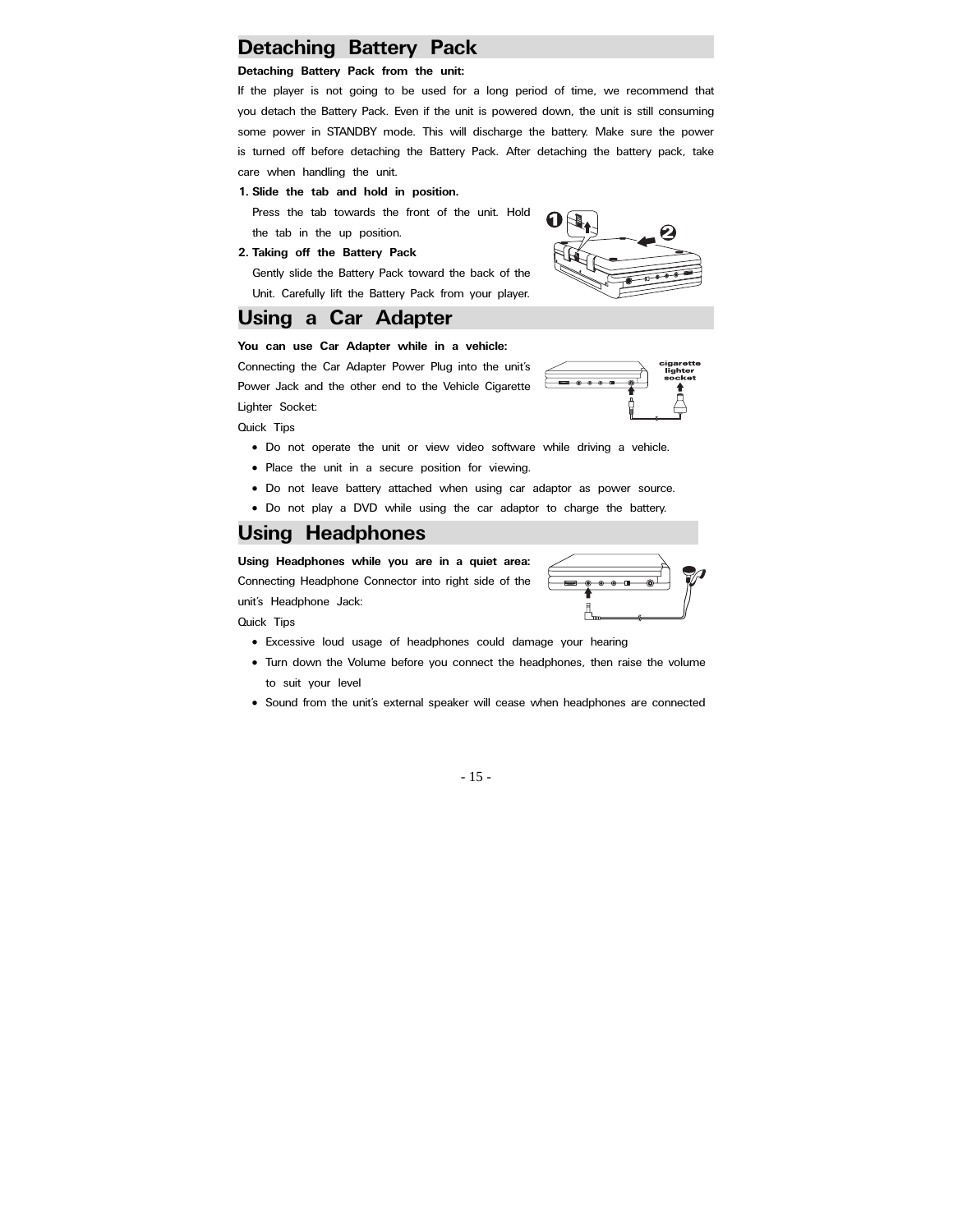### **Basic Operation**

**Please read these instructions carefully before using your player for the first time.**

- 1. Turn on the player's power by switching the POWER switch on the side of the player to "ON".
- 2. Press OPEN button on front panel to open the disc cover.
- 3. Remove the lens cover.
- 4. Load disc with the label facing up to prevent damage to the player or disc.
- 5. Close the disc cover. The player will automatically search for the disc and when it finds it, play will begin.

**Warning:** Do not play poor quality discs to prevent damage to the lens.

#### **Start Playback**

- 1. Press the PLAY button on the remote control.
- 2. Press  $\blacklozenge \blacktriangle \blacktriangleright$  (direction button) or the number buttons to select a scene.
- 3. Press ENTER or PLAY.

#### **Pause**

Press the PAUSE button on remote to pause. Press the PLAY button to resume normal playback.

#### **Zoom**

Press the ZOOM button on remote to cycle through to different zoom settings. Normal – 2x – 3x – 4x – 1/2 – 1/3 – 1/4. While in zoom mode use direction keys to pan around to different positions on the

picture.

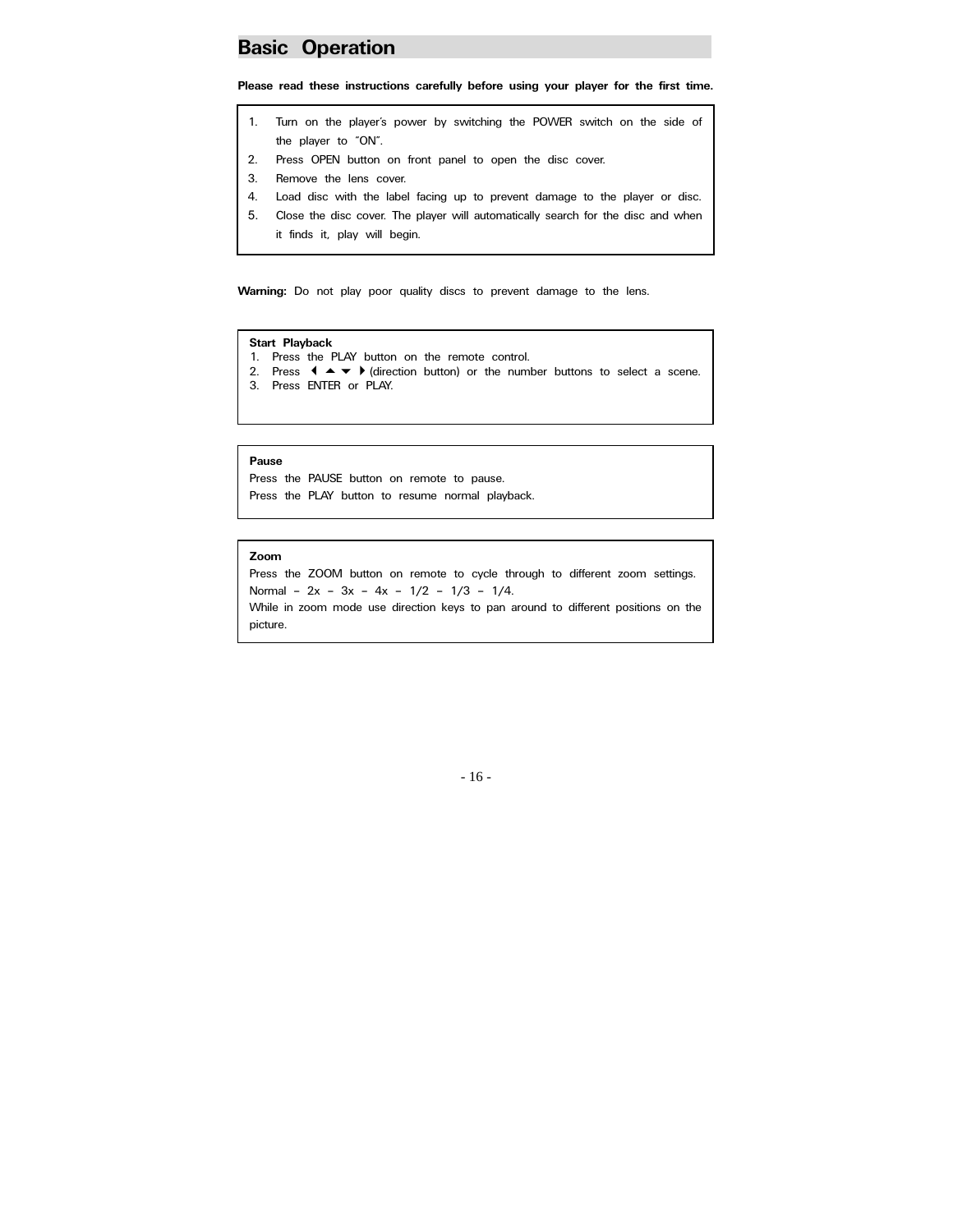### **Basic Operation**

#### **Stop**

During playback, press the STOP button on the remote control to stop playing. Press the PLAY button again and the player will play from the point where it stopped.

#### **Mode**

During playback, press the mode button on the control panel to change the aspect ratio on the screen.

#### **Title Menu**

- 1. Press the TITLE button on the remote control during payback. The title menu will appear on the TFT screen.
- 2. Press  $\mathbf{A} \rightarrow \mathbf{B}$  (direction button) or the number buttons to select the title or disc option you wish to play.
- 3. Press the PLAY button to start playback.
- 4. NOTE: Title and Menu are only available for DVD discs.

#### **Previous and Next**

- 1. Press the PREV button on the remote control, and playback will start from the previous track.
- 2. Press the NEXT button on the remote control, and playback will start from the next track.

### - 17 -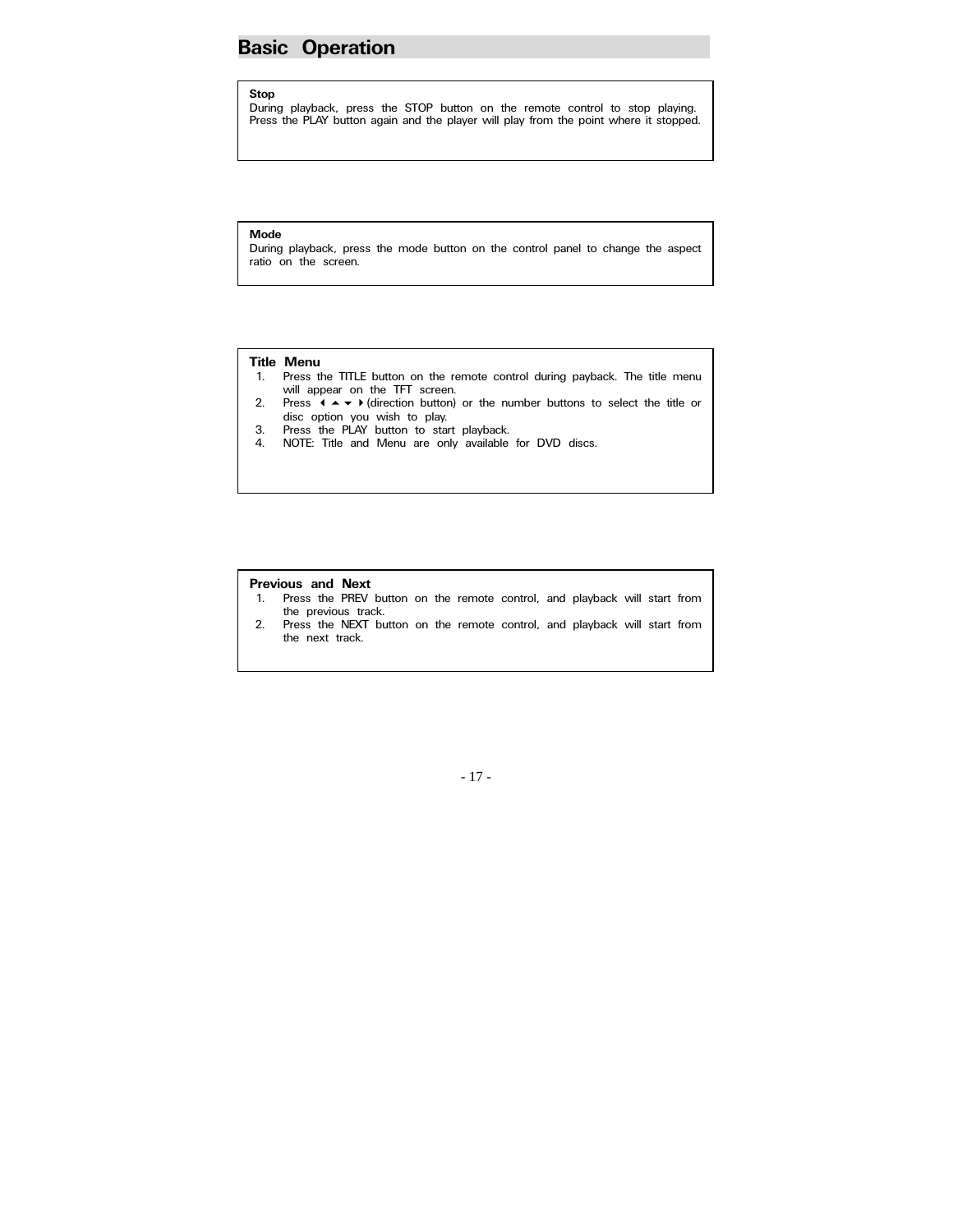### **System Setup**

#### **GENERAL SET-UP**

- You can change the default settings to customize performance to your own preference.
- 1. Remove the disc from the DVD drive and press the 'SETUP' button on the remote control, the settings menu will appear. It includes General Setup, Speaker Setup, Dolby Digital Setup, Video Setup and Preference setup.
- 2. Press  $\blacklozenge \blacktriangleright$  (direction buttons) on the remote control to select a category.
- 3. All the items in the category will appear on the TV screen. Press the 'ENTER' button to confirm your selection.

#### **Category**

 $\mathbb{R}$ 

- 1. When you enter a category all the items under this category will appear, and the items placed in the middle (or highlighted) will be the current set up.
- 2. Press  $\blacktriangleright$  (right direction button on the remote control to select the correct category.
- 3. Press the direction button to select your preference. The item you select will be highlighted.
- 4. Press the 'ENTER' button to confirm.
- 5. Press (left direction button) to enter the other setup menu.

#### **General Setup**

T he general setup is shown as follows:

- **1. TV Display**
	- Select WIDE when a 16:9 wide screen TV is connected. Select NORAML/PS when a 4:3 TV is connected. Display images with marking bars above and below the picture.
- **2. Angle Mark**

t he camera angle of the scene you are watching. If the scene was recorded from multiple angles, then you can easily change ON/OFF

With this switched on you will be notified if alternative viewing angles are available.

#### - 18 -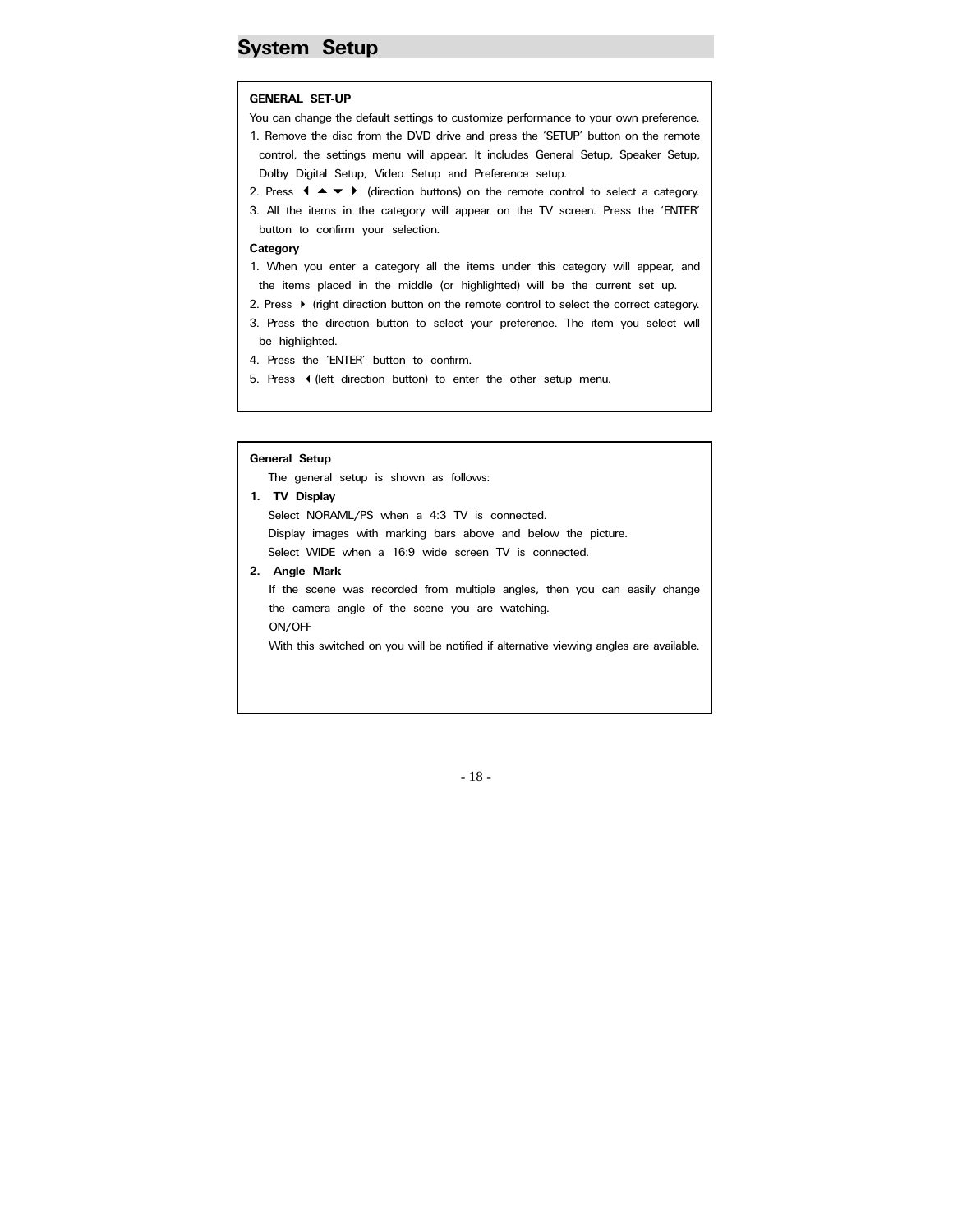### **System Setup**

#### **3. OSD Language**

T here are five kinds of different OSD languages for selection. You can select i it according to your preference.

**4. SPDIF Output**

 $\mathbb{R}$ 

 $\mathbb{R}$ 

This item is used to set the format of digital audio. 'SPDIF OFF' turns off the digital audio; 'SPDIF/RAW' outputs the original. For example, if the disc being played is Dolby Digital, then the digital audio output is also Dolby Digital.

 $\mathbb{R}$ **5. Captions** 

Y ou can choose captions on or off on screen during playback.

**6. Screen Saver**

W hen activated the screen saver automatically works if there has been no operation f or a period of time.

#### **Speaker Setup**

**1. Down Mix** Select "LT/RT" in DOWNMIX, then the player will output mixed audio in a way prescribed by Dolby. Select "Stereo" and the player will output a stereo signal.

#### **D olby Digital Setup**

**1. Dual Mono** 

T he function is used to set the output mode of channel left/right, stereo and m ixed sound.

**2. Dynamic** 

Use this item to adjust linear dynamic compression rate to get different signal compression effects.

### **<sup>V</sup> ideo Setup**

**1. Sharpness**

U se this item to adjust sharpness setting.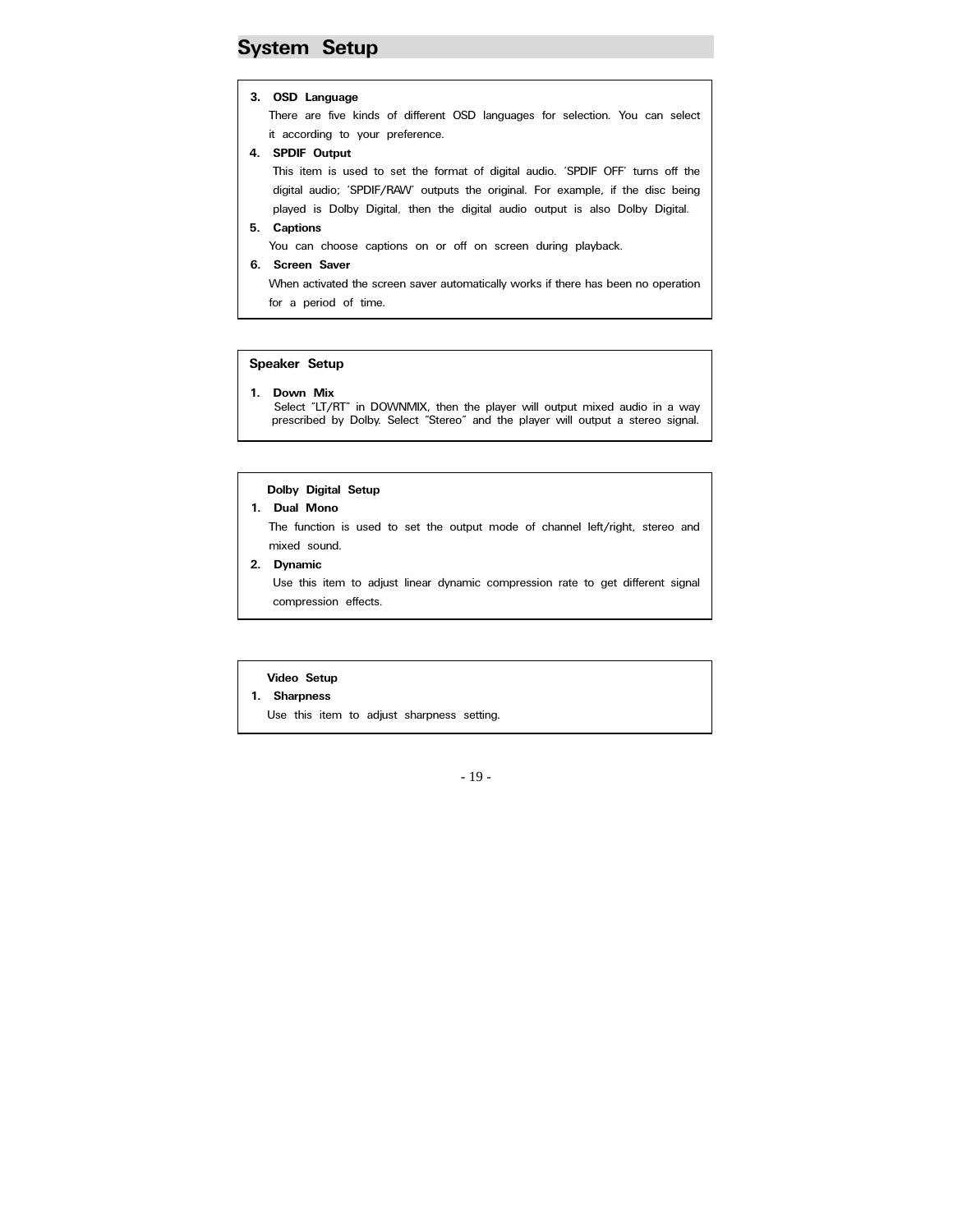### **System Setup**

### **Video Setup**

**2. Brightness** 

 $\mathbb{R}$ 

- Use this item to adjust brightness level.
- **3. Contrast**  Use this item to adjust contrast level.

#### **Preference Page**

**1. Audio, Subtitle, Disc Menu** 

This setting allows you to hear or read subtitles of a DVD in your choice of English, Spanish or French.

**2. Default Reset** 

Use this function to reset all the settings.

#### **3. Version**

 $\mathbb{R}$ 

 $\mathbb{R}$ 

 $\mathbb{R}$ 

 $\mathbb{R}$ 

Displays software version information.

NOTE: this menu function is not available while a disc is playing.

#### **Audio**

DVD discs contain up to 8 audio bit streams. For Example: English, French, etc. To select the audio bit stream you prefer press the AUDIO button on the remote control during playback. The DVD player will play the next audio bit stream every time you press the AUDIO button in succession.

NOTE: This function is only available for discs that several audio bit streams have been recorded onto.

- 20 -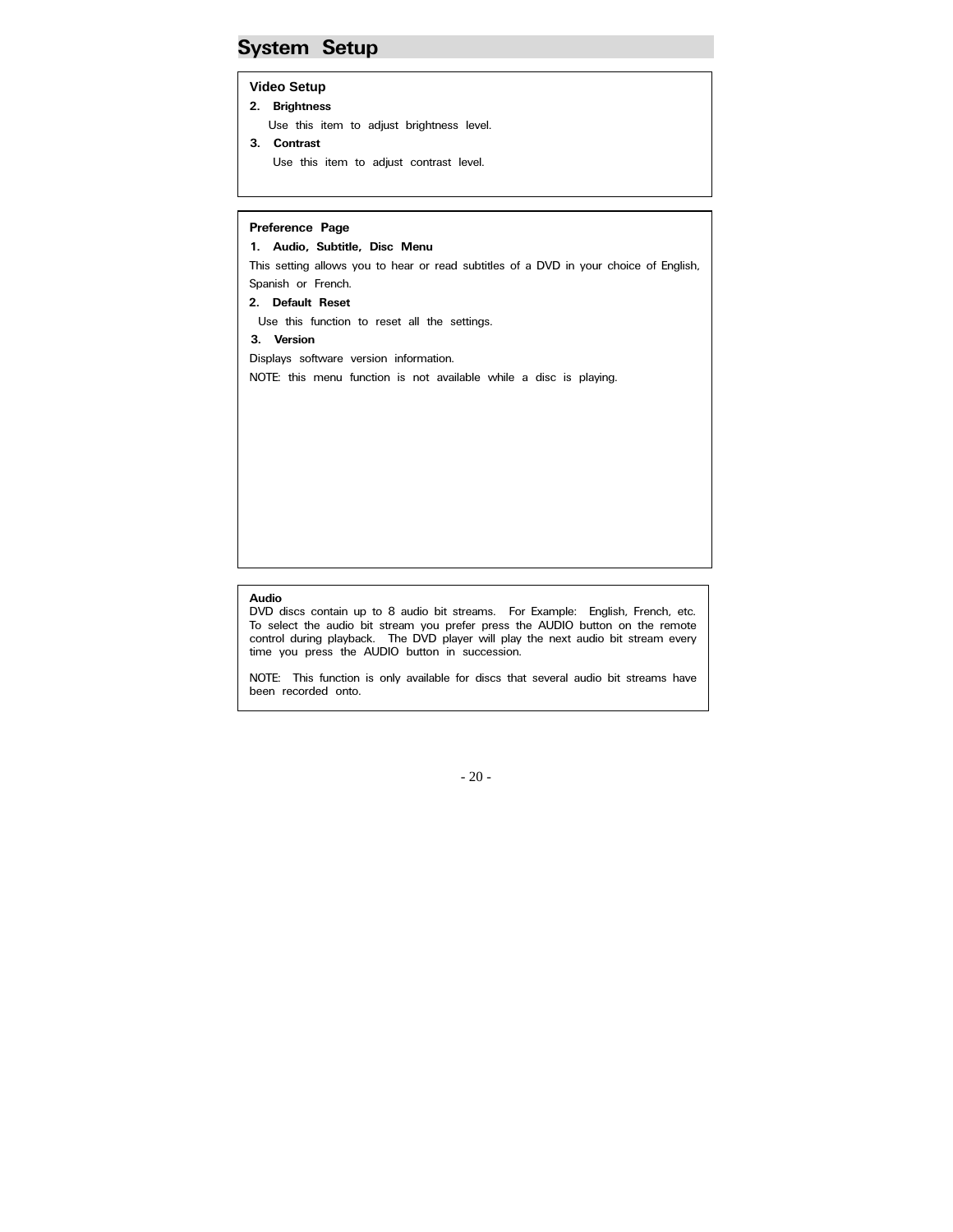### **Playback Functions**

#### **Fast Forward & Rewind**

Press the  $\triangleleft$  and  $\triangleright$  buttons to fast forward or rewind. **Slow Forward & Rewind** 

Press the SLOW button to slow forward or rewind.

#### **Repeat**

- 1. Repeat a title, chapter or track. Press the REPEAT button on the remote control. Pressing the REPEAT button repeatedly will display a menu as follows: **Chapter, Title and All**.
- 2. You can temporarily mark a section of a DVD that you would like to play repeatedly. Do this by marking the start and end of the section using the A/B button. During playback press the A-B button on the remote control at the beginning of the segment (point A) you wish to play repeatedly. Press the A-B button again at the end of the segment (point B).

The DVD player will automatically return to point A and repeat playback of the selected segment. (A-B). To resume normal playback press the A-B button again.

#### **Subtitle**

A DVD disc can be recorded with up to 32 subtitles.

Press the SUBTITLE button on the remote control and the mode of subtitles will cycle as follows: SUBTITLE 1/N: Subtitle 1 appears on the screen. SUBTITLE 2/N: Subtitle 2 appears on the screen.

SUBTITLE N/N: Subtitle N (N is the total number of subtitles that the current disc contains) appears on the screen. SUBTITLE OFF: No subtitle.

NOTE: This function is available on DVD disc that recorded with multi-subtitles.

#### **Angle**

If the scene was recorded from multiple angles, you can easily change the camera angle of the scene you are watching.

Press the ANGLE button on the remote control during playback. Playback will shift to another angle. If the disc menu gives the options of angles items, you can switch angles for viewing by pressing the number buttons on the remote control.

NOTE: This function is only available if a disc is a multi-angles recorded disc.

#### - 21 -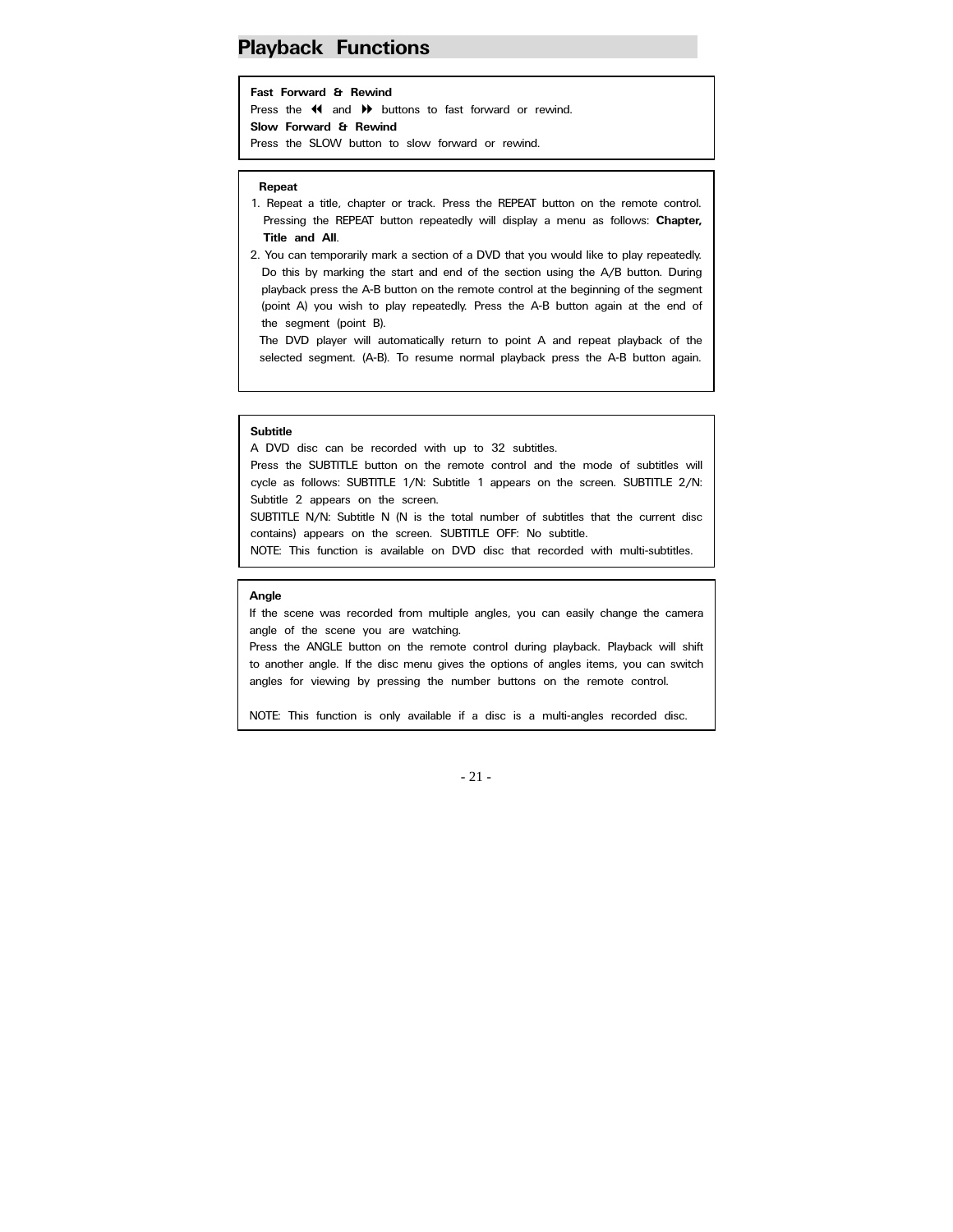### **Playback Functions**

#### **Search by time**

You can use the GOTO button to search by time, namely to play from a specific time.

During DVD playback, press the GOTO button once and TV screen will display the title or chapter, then you can use number buttons to select any one of them. Press the GOTO button twice, then you can use number buttons to input the time you desired (hour, minute, second), and the player will play from the inputted time. NOTE: This function is only available for DVD discs.

#### **Resume Playback**

 $\mathbf{I}$ 

1. Press the STOP button to interrupt playback. The player memorizes the location where playback was stopped.

2. Press the PLAY button to resume normal playback. The player resumes playback from the location where playback was stopped. This function does not operate if the disc is removed.

Pressing the STOP button twice or opening the disc tray disables this function. Pressing the play button after this will resume play from the beginning of disc.

#### **Playing an MP3 disc**

MP3 is the third audio compression format of international standard MPEG, which compresses the audio signal at the rate of 12:1. Using MP3 format, one disc can record more than 600 minutes music, the sound quality is similar to that of CD discs.

There are many different formats for storing MP3 songs. Usually, one MP3 disc includes many folders (directories) and every folder includes several files (songs).

In stop status, use the LEFT/RIGHT directional navigation arrows to move cursor to "PLAY MODE" column, and use the UP/DOWN directional navigation arrows to select the play mode. Press the LEFT/RIGHT directional navigation arrows to confirm. Similarly, use the UP/DOWN directional navigation arrows to select the directory you want and press the OK button to enter it. Press the PLAY button to play the selected song.

In playing status, you can use the  $\mathsf{M}$  and  $\mathsf{M}$  buttons to select other songs.

- The player can only output stereo signal when playing MP3 discs.
- There is no search by time and slow playback function for MP3 discs.

- 22 -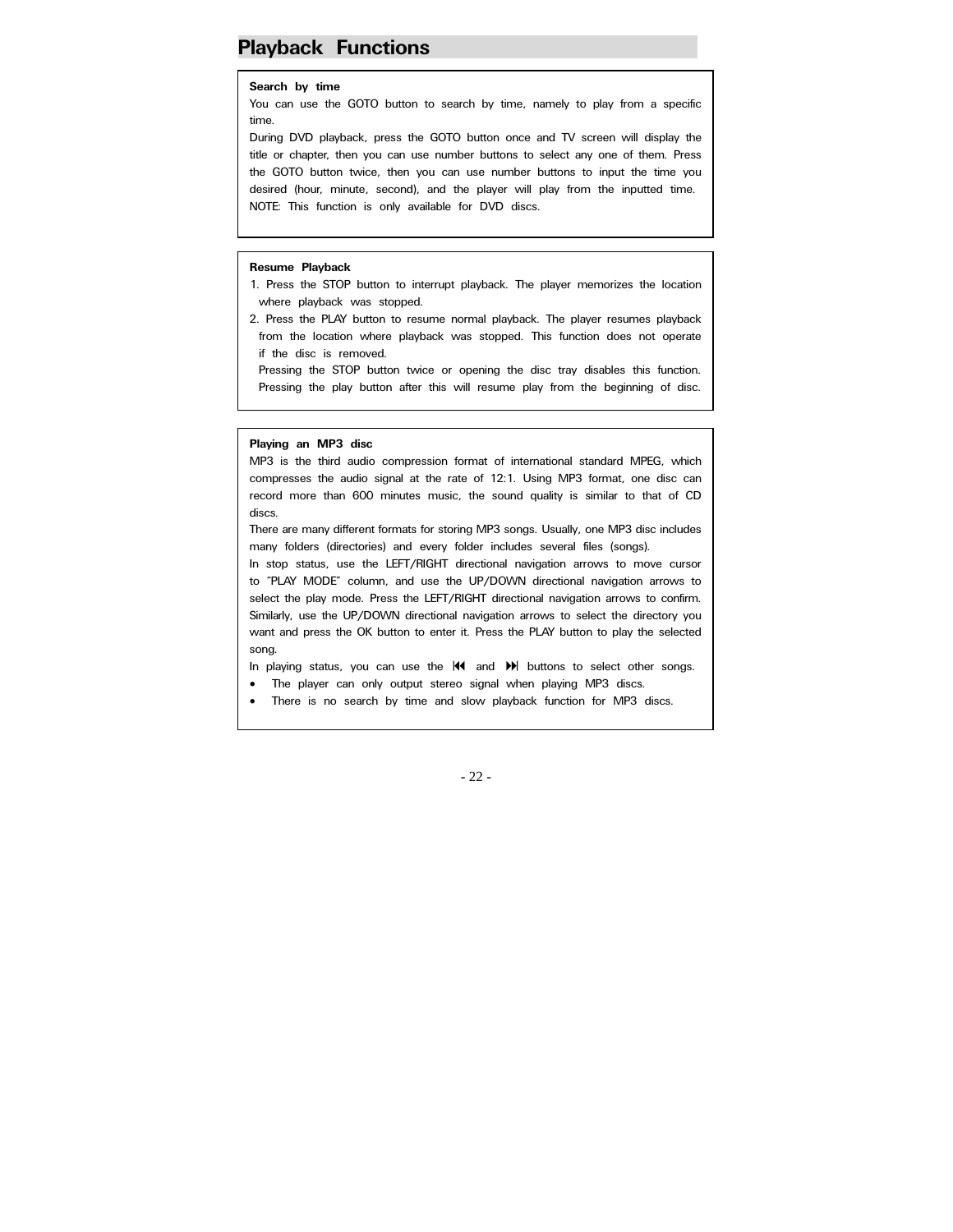### **Playback Functions**

#### **Playing a JPEG**

JPEG is a common picture format that requires very little storage per image with a low loss rate in resolution. Hundreds of pictures can be stored on a disc in this format. In order to create digital albums from film pictures, have your film developer make a "PICTURE CD", in JPEG format.

#### *OPERATION*

#### **1. Normal Playback**

Load a JPEG disc in. After reading the disc, OSD will display the menu (the left side is the main menu and the right side is its submenu). Use the direction buttons and ENTER button to choose items.

- Many discs have other items besides pictures.
- Use left/right button to move cursor to playback mode column, use the up/down button to confirm.

#### **2. Picture Rotation**

Pictures can be flipped and rotated while they are displayed. Once another picture is selected, rotating function will be turned off.

There are four rotational modes available. Use the direction buttons to choose:

▲UP Flip Vertical

- ▼DOWN Flip Horizontal
- **KLEFT** Rotate Counter Clockwise
- RIGHT Rotate Clockwise

#### **3. Zoom of Picture**

ZOOM button is used to turn on/off zoom and move function.

When the zoom function is turned on, use the fast forward or reverse scan button to zoom in and out. Use the direction buttons to pan around on the image. Press the STOP button to activate preview mode. Press the MENU button to return to the root menu.

Note: Due to the various ways JPEG discs are made, some images can only be played normally with no rotate or zooming functions.

- 23 -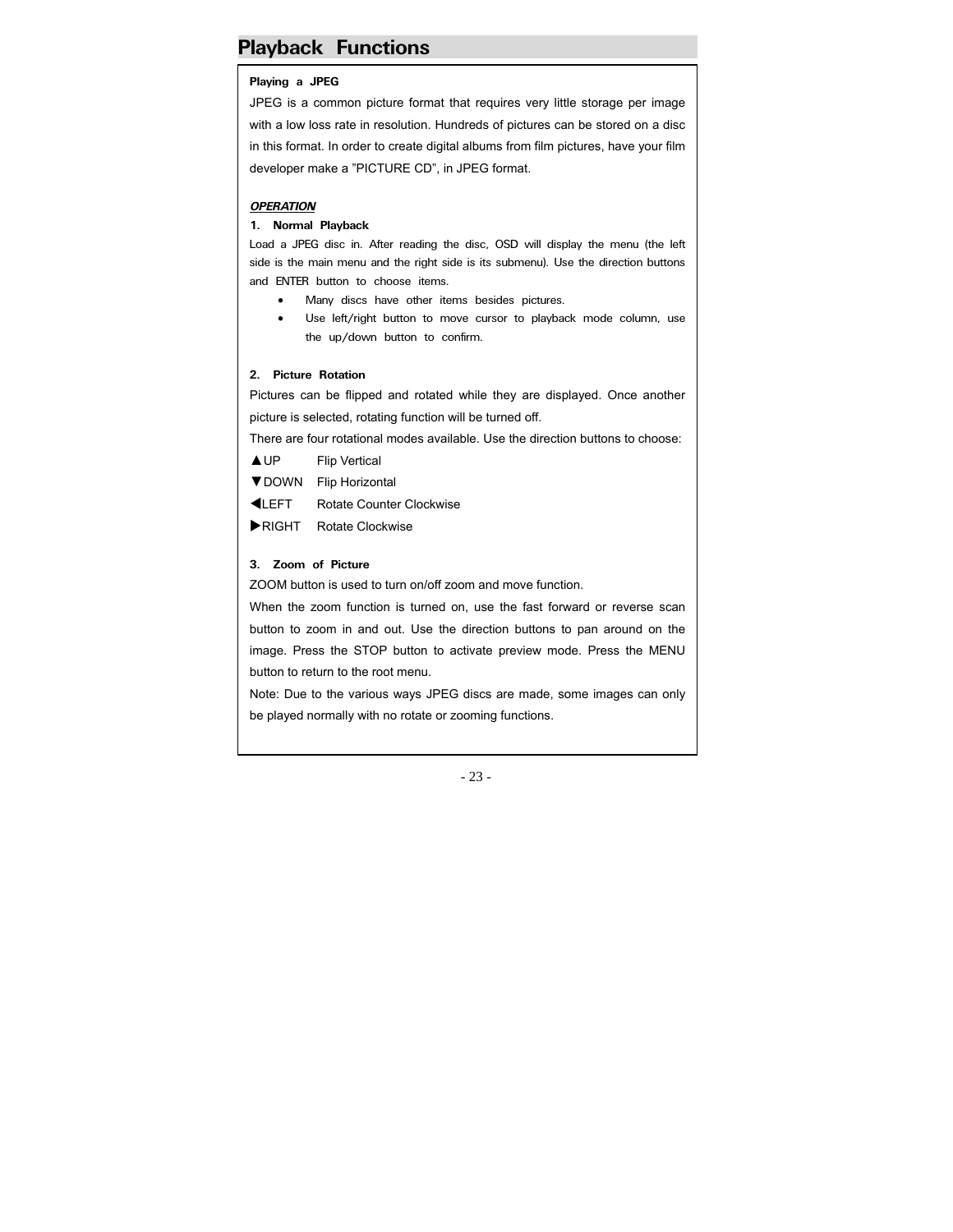### **Care of Discs**

#### **How to hold discs**

When loading or removing discs, do not touch their playing surfaces.



#### **Cleaning**

Fingerprints or other dirt on the disc may affect sound and picture quality.

To clean your discs, use a soft clean cloth to wipe them. If necessary, moisten a soft cloth with diluted neutral detergent to remove heavy dirt or fingerprints.



Do not wipe in a circular direction (Concentric scratches in the disc groove tend to cause noise.)

Gently wipe from the inside to the outer edge.



### **Cleaning Care**

Use a soft, dry cloth for cleaning. For stubborn dirt, soak the cloth in a mild detergent solution. Use a dry cloth to wipe the disc dry. Do not use any volatile agents such as benzine or paint thinner, as they may damage the surface of the disk.

#### **Lens cleaner**

The player's pickup lens should not become dirty under normal use, but if for some reason it should malfunction due to dirt, contact your nearest authorized service center. Lens cleaners are commercially available, but special care should be exercised in their use since some may cause damage to the lens.

- 24 -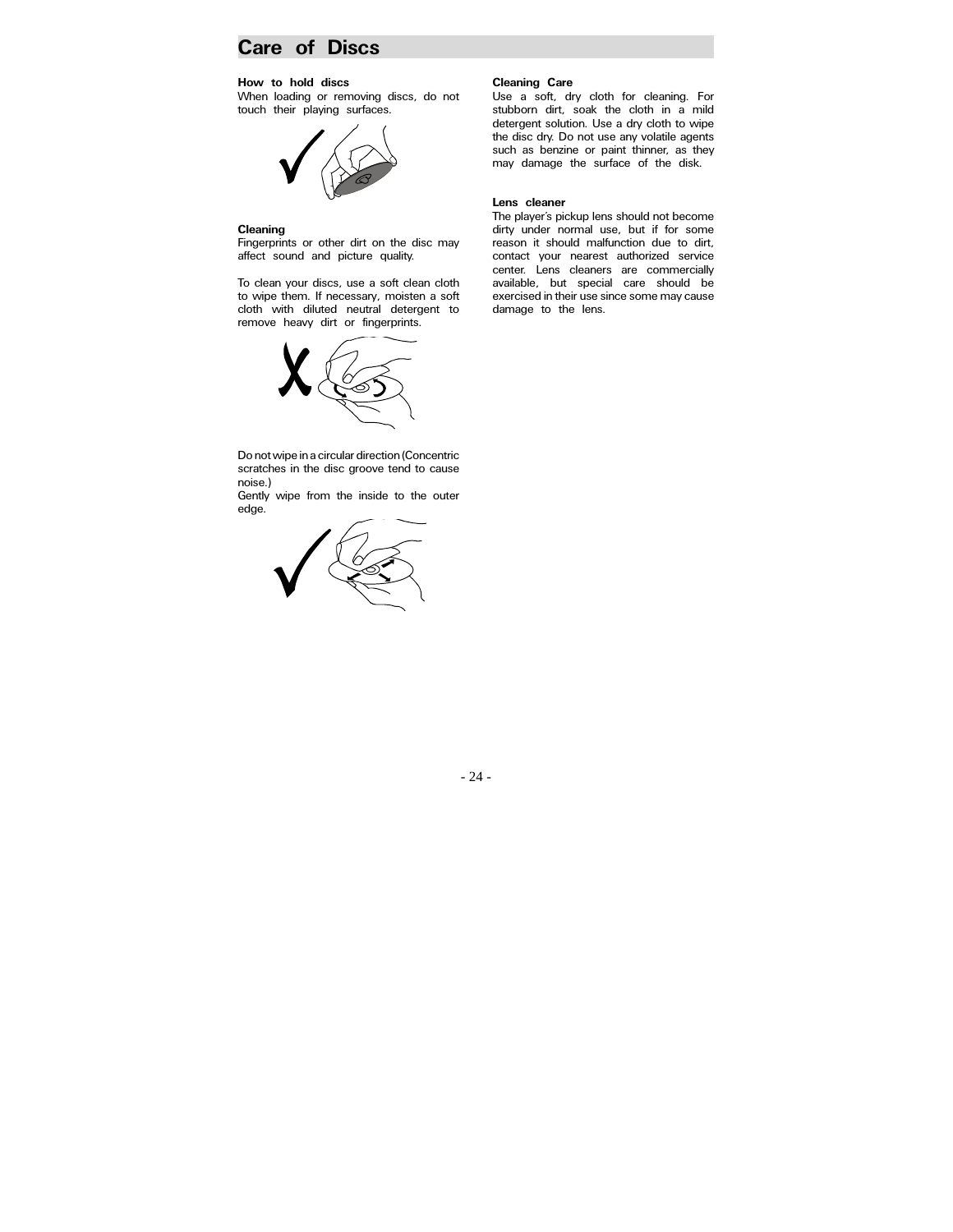### **About the Rechargeable Battery**

Your portable DVD player comes with a lithium ion rechargeable battery that attaches to the bottom of the player.

1. Under normal working conditions, the battery can be charged and discharged over 300 times.





 $\overline{\mathbb{C}\mathbb{C}\mathbb{C}}$ 

- 2. The properties of the rechargeable battery are: 7.4 Volts, with a capacity of 4200mAh, interior lithium ionic electric circuit protection for recharge and discharge.
- 3. If the battery is not used it will gradually discharge within one month.
- 4. If you don't plan on using the battery for an extended period of time, discharge the battery and keep it in a dry and cool place.
- 5. If the battery loses power during play, stop playing the DVD, otherwise damage may occur.
- 6. A fully charged battery is able to play a DVD with the TFT on for about 3 hours. Note: Playing time varies from disc to disc.
- 7. **Working conditions and precautions:**
	- New batteries should be fully charged before initial use.
	- Battery should only be used and charged when temperatures are between 32-95F.
	- Never put the battery in fire or water.
	- Do not expose the battery to high temperatures or store in hot, sunny places. Maintain well-ventilated conditions around the product, avoiding heat. Don't put the product on a bed, sofa or anything that may block ventilation to the product.
	- Don't use metal to link positive pole to negative.
	- Do not open the battery.
	- Do not leave battery attached when using alternative power source such as car adaptor.
	- Never charge the battery for more than 4 hours. Detach battery immediately after charging is complete.
	- Detach battery when not in use.

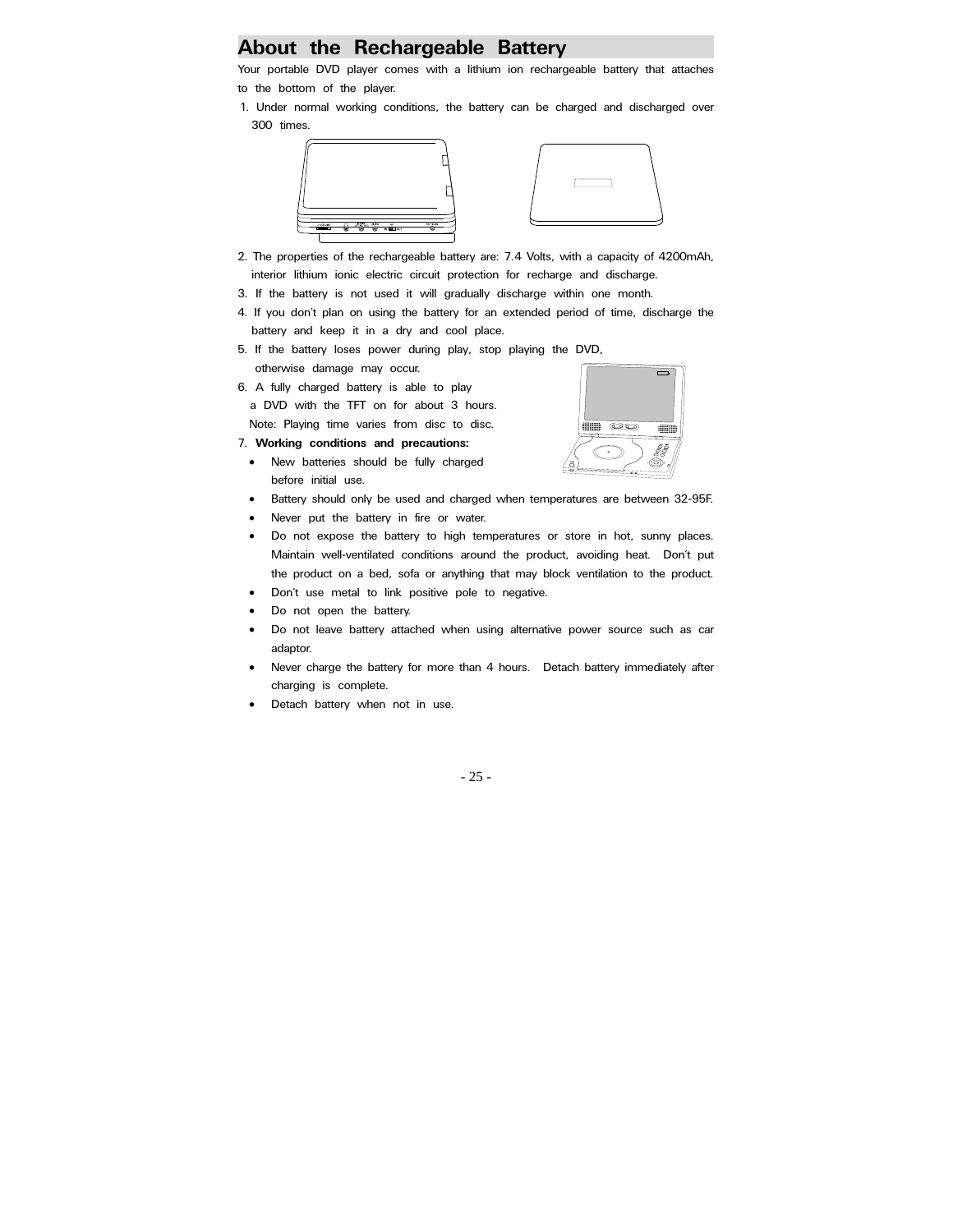### **Troubleshooting**

| <b>SYMPTOM</b>                                            | <b>WHAT TO CHECK</b>                                                                                                                                                                                                                                                                                                                                                                                                                                                                      |  |  |  |
|-----------------------------------------------------------|-------------------------------------------------------------------------------------------------------------------------------------------------------------------------------------------------------------------------------------------------------------------------------------------------------------------------------------------------------------------------------------------------------------------------------------------------------------------------------------------|--|--|--|
| The player cannot play.                                   | -Make sure the disc cover is closed.<br>-Make sure the AV IN/OUT switch on the side of the<br>player is in the OUT position for standard play<br>-Make sure a disc is loaded.<br>-Make sure the disc isn't loaded upside down.<br>-Disc should be clean, not dirty or warped.<br>-Player's region code should be the same as region<br>code of DVD disc.<br>-Has water condensation has occurred? If it has.<br>remove the disc and keep the player powered up<br>for at least two hours. |  |  |  |
| There is no sound.                                        | -Make sure system connection is correct.<br>-Make sure the speakers are turned on.<br>-Make sure the sound setup of DVD disc is correct.<br>-Is your disc dirty or warped? Clean or replace disc                                                                                                                                                                                                                                                                                          |  |  |  |
| There is no picture.                                      | -Make sure TV is on and in correct video mode.<br>-Make sure your system connection is correct.                                                                                                                                                                                                                                                                                                                                                                                           |  |  |  |
| Poor AV performance.                                      | -Is your disc dirty or warped? Clean or replace disc.                                                                                                                                                                                                                                                                                                                                                                                                                                     |  |  |  |
| Cannot continue to play and play<br>a section repeatedly. | -Make sure the player is not in A-B repeat status.<br>-Press A-B button to cancel it A-B repeat status.<br>-Is your disc dirty or warped? Clean or replace disc.                                                                                                                                                                                                                                                                                                                          |  |  |  |
| The remote control does not work.                         | -Make sure there aren't any obstructions between the<br>remote control and the player.<br>-Make sure you are pointing the remote control<br>at the player.<br>-Make sure batteries are inserted correctly<br>(check polarity).<br>-Replace weak batteries.                                                                                                                                                                                                                                |  |  |  |

WARNING: **Do not touch any metal objects to the battery connectors, as it will put the battery in standby mode. To get out of standby mode please connect the battery and portable DVD player to AC or DC power.**

#### **Others possibilities:**

Static or other external interference may cause the player to function abnormally. In this circumstance unplug the power-supply cord from the outlet and plug it in again to reset the player so that normal operation can resume. If you are still having problems, then please disconnect the power and consult your service center or a qualified technician.

- 26 -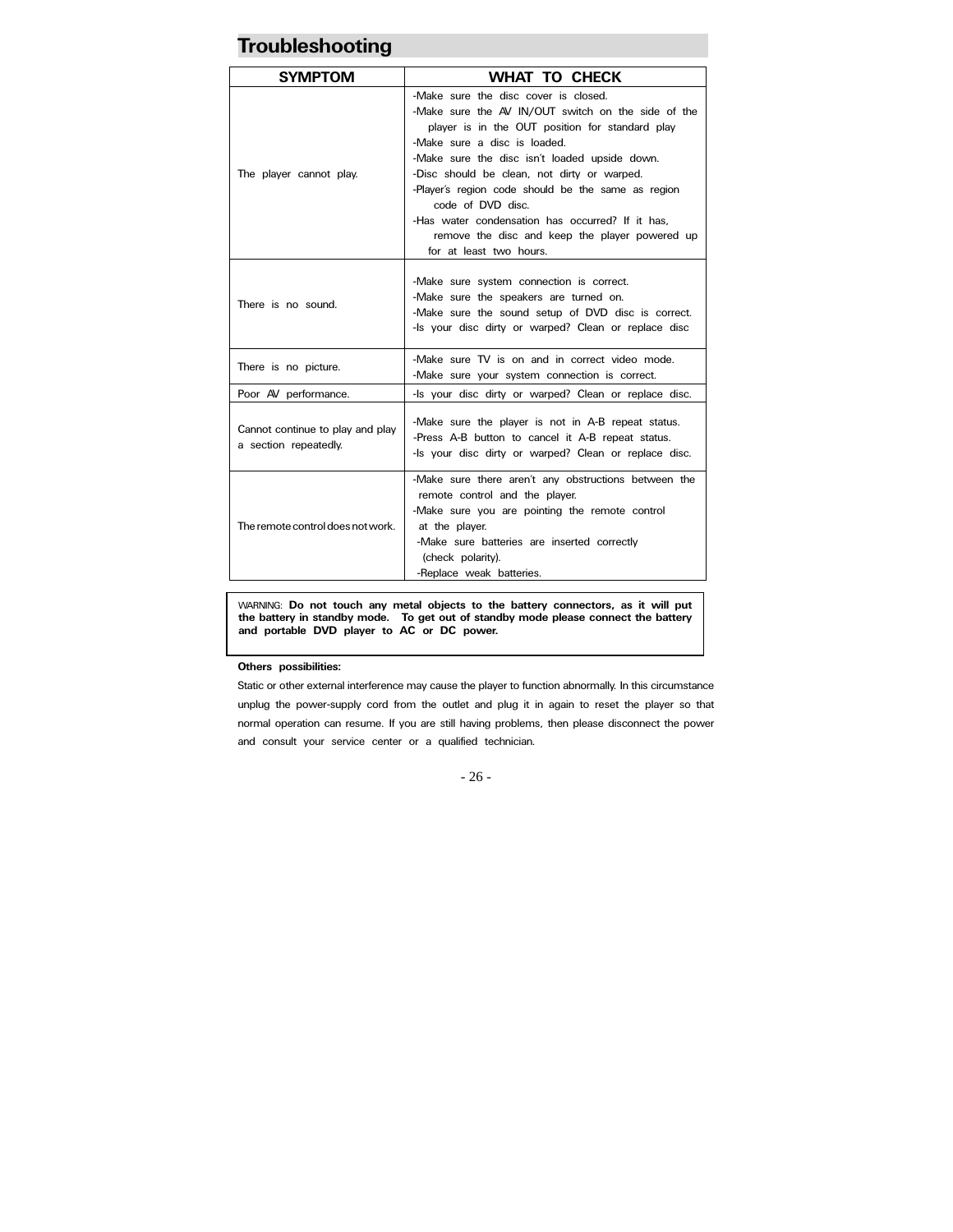## **Specifications**

| TFT screen size            |                                               | 7 inches                                                          |  |
|----------------------------|-----------------------------------------------|-------------------------------------------------------------------|--|
| Laser Wavelength           |                                               | Wavelength: 780/650nm                                             |  |
| Video System               |                                               | <b>NTSC</b>                                                       |  |
| Frequency Response         |                                               | $20$ Hz $\sim$ 20kHz $\pm$ 2.5dB                                  |  |
| Audio Signal-to-noise Rate |                                               | 85dB                                                              |  |
| Audio distortion + noise   |                                               | $-70dB$ (1kHz)                                                    |  |
| Channel Separation         |                                               | 70dB (1kHz)                                                       |  |
| Dynamic Range              |                                               | 80dB (1kHz)                                                       |  |
|                            | Analog Audio Out                              | 0.2<br>Out Level: $2V \pm 10$ ,<br>Load: 10k                      |  |
| Audio Out                  | Digital Audio Out                             | Out Level: 0.5V <sub>P-P</sub> ,<br>Load: 75                      |  |
| Video Out                  | Video Out                                     | Out Level: $1V_{p,p} \pm 0.2$ ,<br>Load:75<br>Unbalanced Negative |  |
| Power                      | $AC100-240V \sim 50/60Hz$                     |                                                                   |  |
| Power Consumption          | <b>25W</b>                                    |                                                                   |  |
| Dimension w/o battery      | $7.7''$ x 5.7" x 1.1"                         |                                                                   |  |
| Weight                     | $1.8$ lbs                                     |                                                                   |  |
|                            | Compliance with FCC, FDA - cUL listed E209155 |                                                                   |  |

#### **DESIGN AND SPECIFICATIONS ARE SUBJECT TO CHANGE WITHOUT NOTICE**

Manufactured under license from Dolby Laboratories. "Dolby" and the double-D symbol are trademarks of Dolby Laboratories. Confidential unpublished works. ©1992 -1997 Dolby Laboratories. All rights reserved.

- 27 -